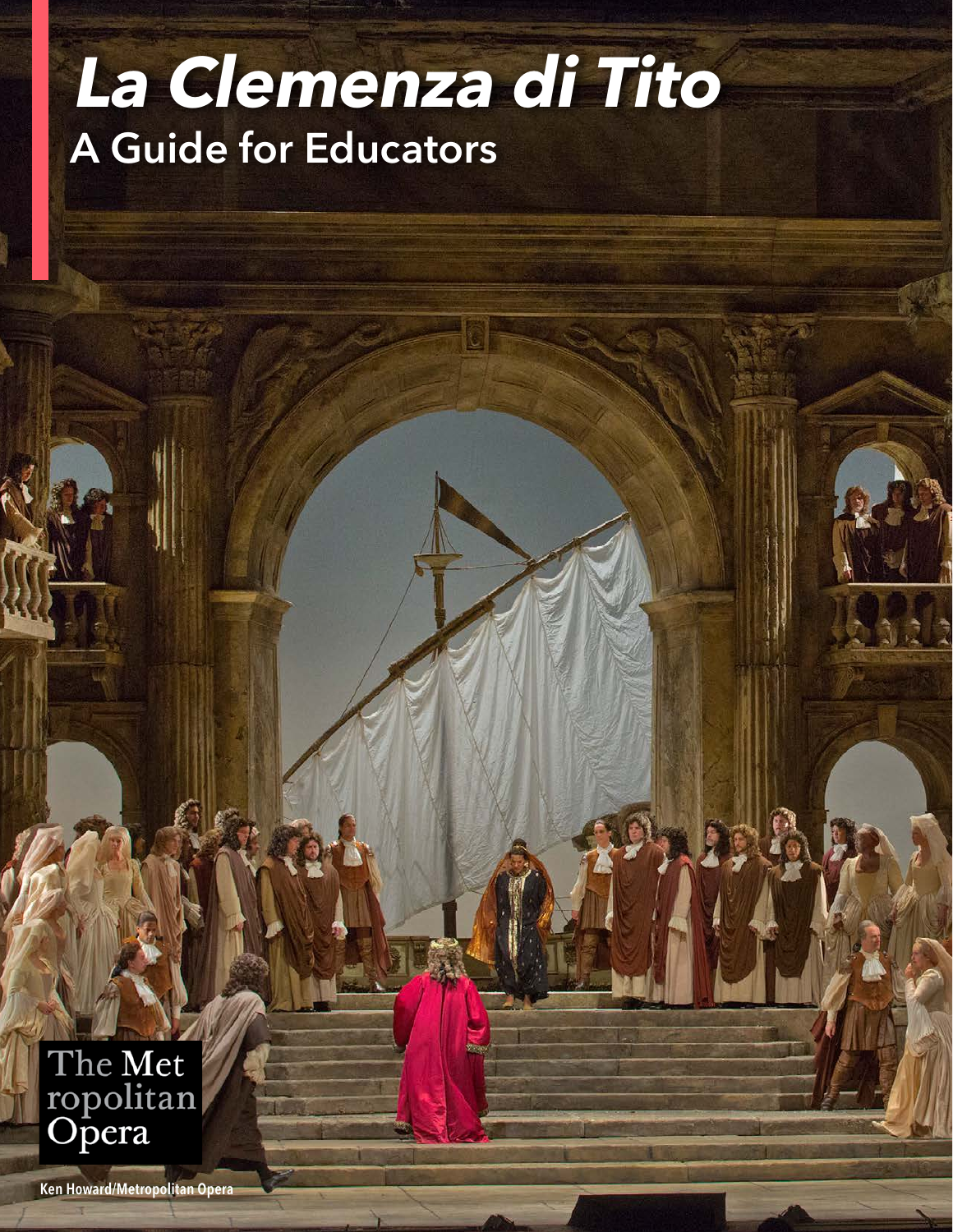#### WHAT ARE THE LIMITS OF FORGIVENESS? IS THERE A CRIME SO GRIEVOUS AND PERSONAL

that it cannot be pardoned? This central question overshadows the whole of La Clemenza di Tito. Composed for the Prague coronation festivities for the Hapsburg emperor Leopold II, the work portrays a young man's participation in a plot to incite rebellion and assassinate his ruler, whom he loves like a brother. But this ruler possesses a mercy so profligate that he overrides the condemnation of his own Senate and forgives all.

In 1791, the question of a ruler's response to rebellion was not merely an idle thought experiment for Leopold II, whose sister Marie Antoinette was at that moment under house arrest in revolution-era Paris. In the idealized world of the opera, the emperor Tito is god-like in his wisdom and kindness and conquers rebellion not through force but through leniency. Whereas other characters are drawn by their passions into deceit and insurrection, Tito prioritizes the needs of the state over his own well-being—a model of benevolent monarchical absolutism only possible in the Enlightenment-era imagination. Mozart's vehicle for such lofty displays of imperial virtue was opera seria, an operatic genre marked by its dignity, elegance, and thematic focus on the triumph of human morality.

This guide is intended to help your students appreciate La Clemenza di Tito and its involvement in the long history of opera seria. They will explore how Mozart adapted the genre's format to allow for a freer representation of the drama at stake in matters of love and rebellion. The resources on the following pages are designed to provide context, deepen background knowledge, and enrich the overall experience of this final dress rehearsal performance, equipping students to respond to the opera with confidence, familiarity, and joy.

Access Opera: Open Rehearsals for Students is made possible by a generous gift from Robert and Jane Toll

Major sponsorship is provided by



#### THE WORK:

LA CLEMENZA DI TITO An opera in two acts, sung in Italian Music by Wolfgang Amadeus Mozart Libretto by Caterino Mazzolà Adapted from a libretto by Pietro Metastasio

First performed September 6, 1791 at the National Theater (now Estates Theater), Prague, Hapsburg Empire (now Czech Republic)

#### **PRODUCTION**

Lothar Koenigs, Conductor Jean-Pierre Ponnelle, Production Jean-Pierre Ponnelle, Set and Costume **Designer** Gil Wechsler, Lighting Designer Peter McClintock, Revival Stage **Director** 

STARRING Ying Fang SERVILIA (soprano)

Elza van den Heever VITELLIA (soprano)

Joyce DiDonato SESTO (mezzo-soprano)

Emily D'Angelo ANNIO (mezzo-soprano)

Matthew Polenzani TITO (tenor)

Christian Van Horn PUBLIO (bass)

Production a gift of the Lila Acheson and DeWitt Wallace Fund, established by the founders of The Reader's Digest Association, Inc.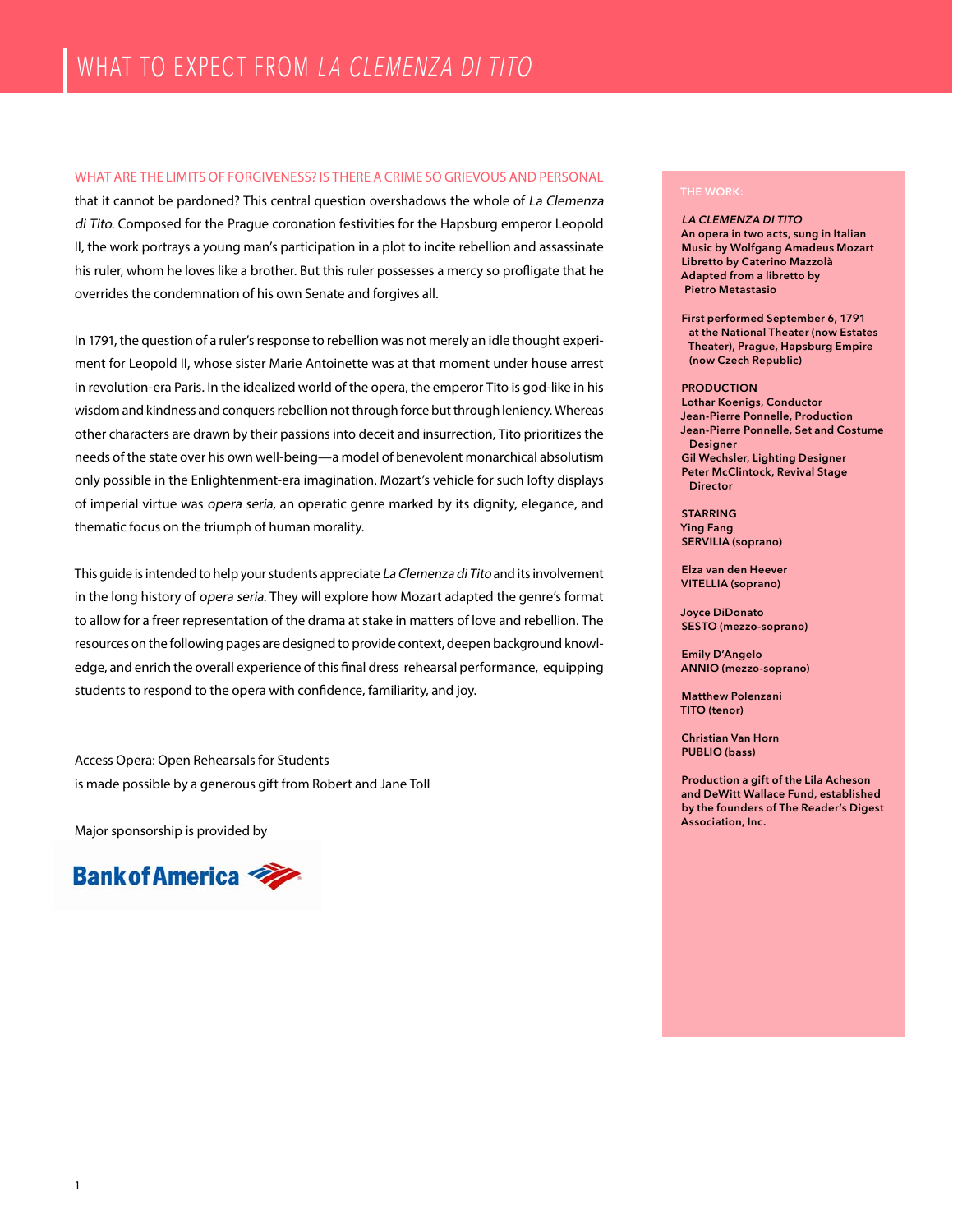

**Photo: Johnathan Tichler/ Metropolitan Opera**

The Metropolitan Opera is a vibrant home for the most creative and talented singers, conductors, composers, musicians, stage directors, designers, visual artists, choreographers, and dancers from around the world.

The Metropolitan Opera was founded in 1883, with its first opera house built on Broadway and 39th Street by a group of wealthy businessmen who wanted their own theater. In the company's early years, the management changed course several times, first performing everything in Italian (even Carmen and Lohengrin), then everything in German (even Aida and Faust), before finally settling into a policy of performing most works in their original language.

Almost from the beginning, it was clear that the opera house on 39th Street did not have adequate stage facilities. But it was not until the Met joined with other New York institutions in forming Lincoln Center for the Performing Arts that a new home became possible. The new Metropolitan Opera House, which opened at Lincoln Center in September of 1966, was equipped with the finest technical facilities of the day.

Each season the Met stages more than 200 opera performances in New York. More than 800,000 people attend the performances in the opera house during the season, and millions more experience the Met through new media distribution initiatives and state-of-the-art technology.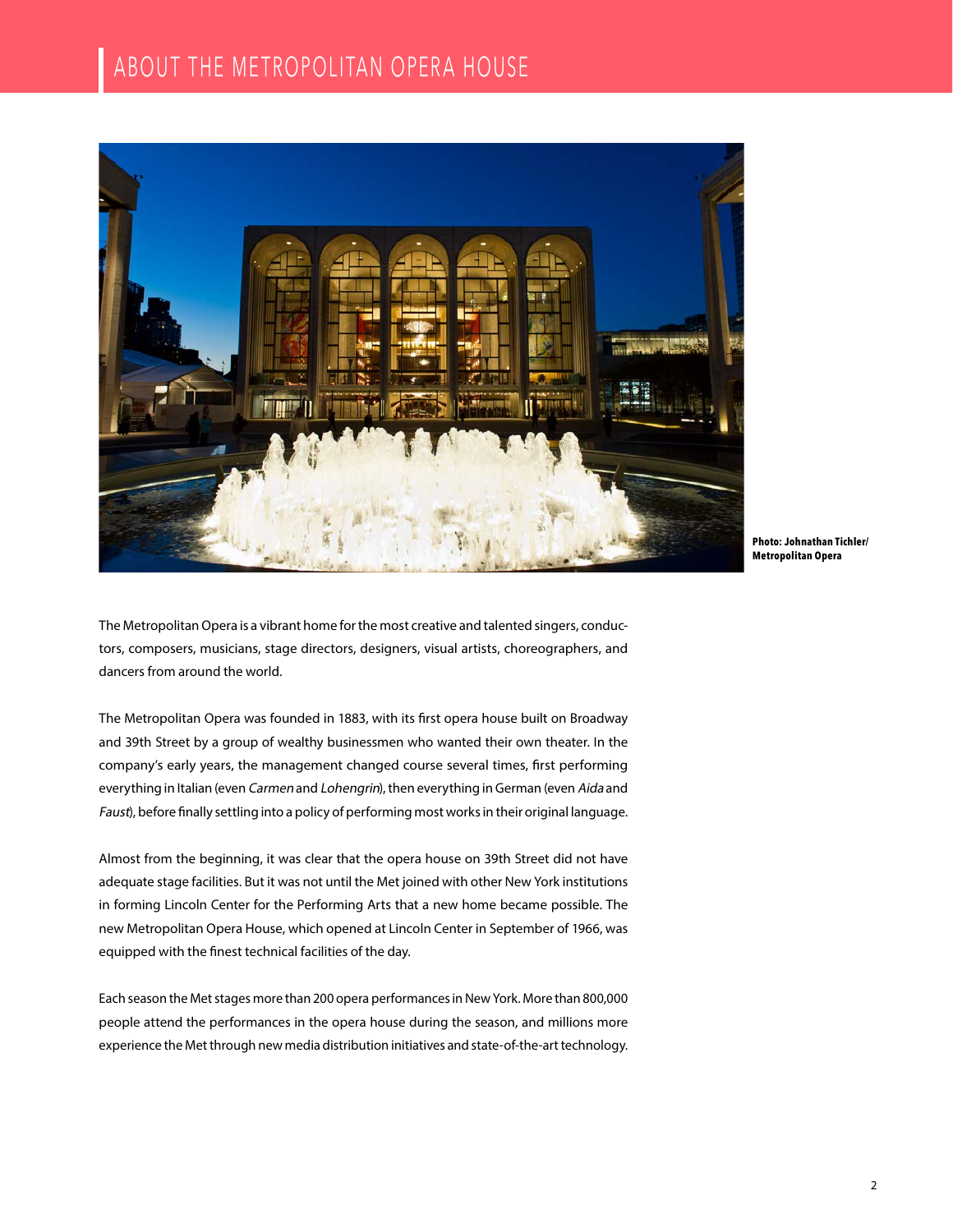a variety of background material on La Clemenza di Tito.

• The Source, The Story, and Who's Who in La Clemenza di Tito

• A Timeline: The historical context of the opera's story and composition • A Closer Look: A brief article highlighting an important aspect of Mozart's La Clemenza di Tito

Guided Listening: A series of musical excerpts with questions and a roadmap to possible student responses

Student Critique: A performance activity highlighting specific aspects of this production, and topics for a wrap-up discussion following students' attendance

• Further Resources: Recommendations for additional study, both online and in print

• Glossary: Common musical terms found in this guide and in the concert hall The materials in this guide will focus on several aspects of La Clemenza di Tito:

- The history and structure of the opera seria genre
- The characteristics of Mozart's musical style
- Creative choices made by the artists of the Metropolitan Opera for this production
- The opera as a unified work of art, involving the efforts of composer, librettist, and Met artists

This guide is intended to cultivate students' interest in La Clemenza di Tito, whether or not they have any prior acquaintance with opera. It includes materials for students with a wide range of musical backgrounds and seeks to encourage them to think about opera—and the performing arts as a whole—as a medium of both entertainment and creative expression.



**Ken Howard/ Metropolitan Opera**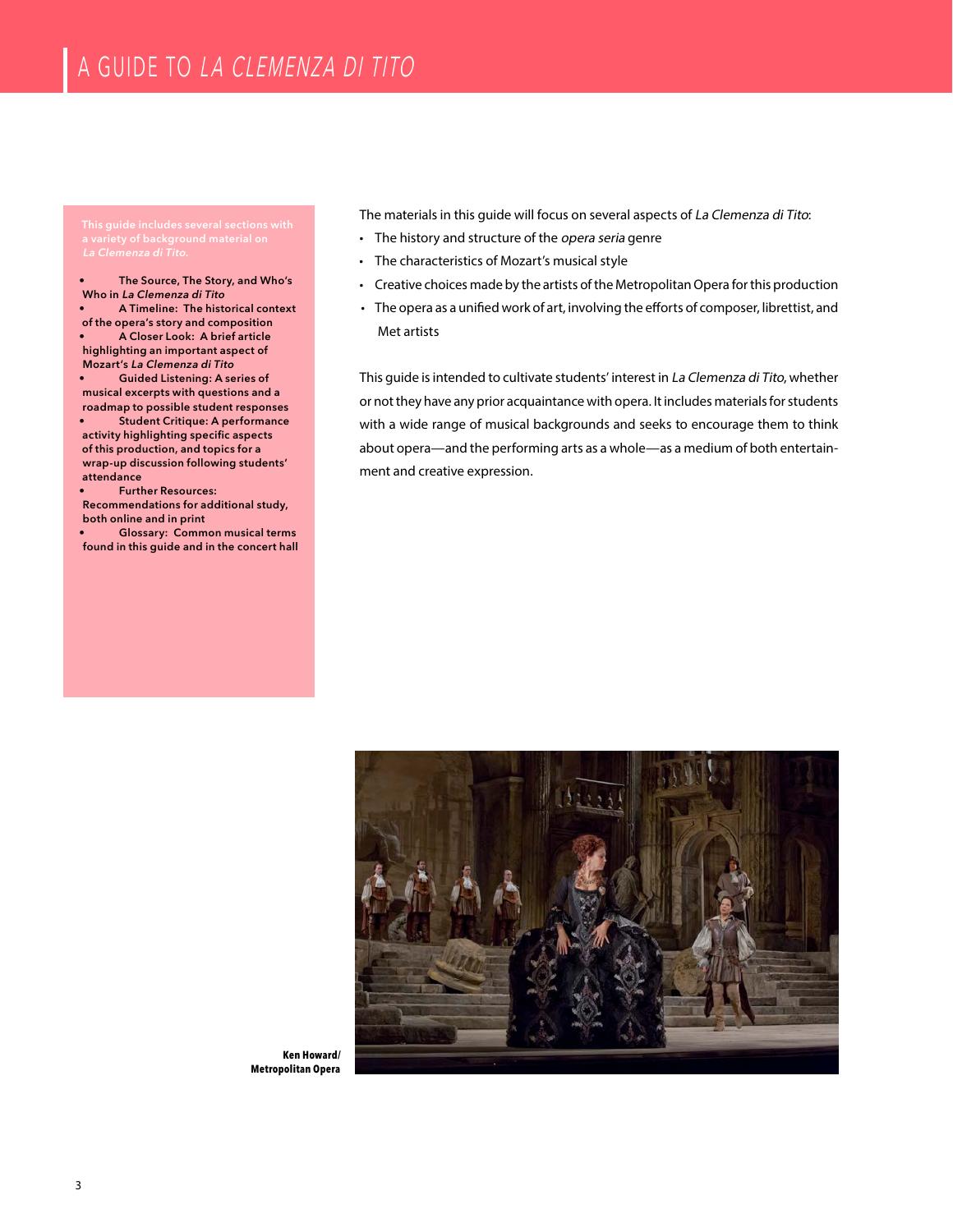### SUMMARY

Vitellia, the daughter of the previous emperor of Rome, resents the fact that she is not empress. Offended that the newly appointed emperor, Tito, has not asked her to marry him, Vitellia uses her influence over Sesto, who loves her, to convince him to kill Tito. Sesto's friend Annio is in love with Servilia, Sesto's sister. But when Tito decides to marry Servilia, Annio is ready to give her up for the sake of Rome. Vitellia hears of Tito's engagement and is furious that he has not chosen her. She asks Sesto to set their plot in motion and assassinate Tito. Meanwhile, Servilia has confessed to Tito that she loves Annio. Tito agrees that Servilia should marry the man she loves, and he breaks off their engagement. Vitellia learns that Servilia will not be empress—which means she still has a chance to become Tito's wife. But it is too late; Sesto's conspirators have already set Rome on fire and are planning to kill Tito.

Fortunately, Tito survives the attack, but Sesto is nevertheless consumed with shame. Soon, Sesto is arrested. Vitellia convinces him not to reveal her role in the plot. Tito is deeply saddened when he learns he was betrayed by his friend, and he struggles with how to punish Sesto fairly. Sesto is brought before Tito in chains, and his grief and remorse are clear. Tito decides that he wishes to be remembered for his mercy rather than his vengeance. When he appears before the people of Rome to make his pronouncement, Vitellia suddenly confesses her part in the plot. Tito is dismayed to learn of another betrayal, but he absolves everyone, and his people praise his generous forgiveness.



**Ken Howard/ Metropolitan Opera**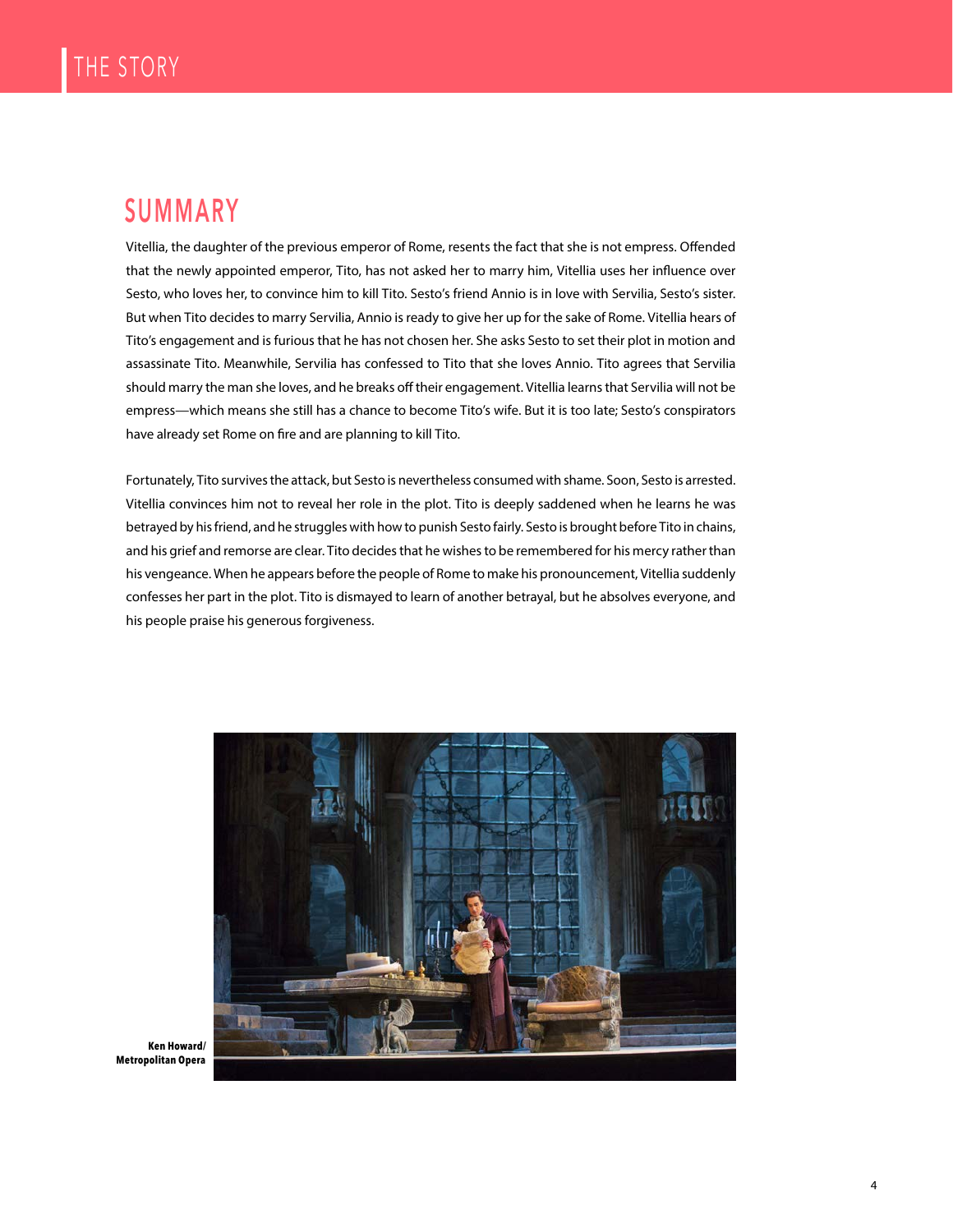### THE SOURCE: A LIBRETTO BY PIETRO METASTASIO, ADAPTED BY CATERINO MAZZOLÀ

In the eighteenth century and beyond, no literary figure had more influence over the course of operatic history than Pietro Metastasio (1698–1782). Having inherited the classicizing Arcadian reforms of the previous generation, he internalized their aesthetic of simple elegance. To this he added Enlightenment-tinged characters who display the ability to conquer their base passions and achieve true nobility of spirit. Metastasio's stories span the grand histories of the ancient world and the Bible, but they also invariably revolve around romantic love. Metastasio wrote only 27 libretti, all opera seria, but they would be set by over 400 composers and become the operatic model—whether through emulation or rejection—for more than a hundred years.

Metastasio's La Clemenza di Tito (1734) was originally written in honor of the Hapsburg Emperor Charles VI. Its chief literary model is Cinna, ou La Clemence d'Auguste by the French dramatist Pierre Corneille (1606–1684), in which the titular character Cinna, goaded by his vindictive lover Emilia, participates in a conspiracy against the Roman emperor Augustus. Corneille, in turn, was inspired by the Roman philosopher Seneca, whose treatise On Clemency valorizes the prerogative of mercy in a strong ruler.

Before Mozart accepted a commission to compose an opera based on Metastasio's paean to enlightened despotism, the libretto had been set by approximately 40 other composers, all of whom used it as a platform to praise various rulers across Europe. For the coronation festivities in Prague in honor of Leopold II, the National Theater enlisted Caterino Mazzolà, the court poet in Dresden, to alter Metastasio's text as necessary. Mazzolà reduced the original libretto from three acts to two, shortened the recitatives considerably, and added ensembles and a first act finale. The result is a work that preserves Metastasio's celebrated balance of oppositions (between duty and love, justice and mercy, etc.) while including more contemporary numbers suited to Mozart's mastery of ensemble singing and narrative development.



**Image from the Library of Congress A 1736 publication of Metastasio's La Clemenza di Tito.**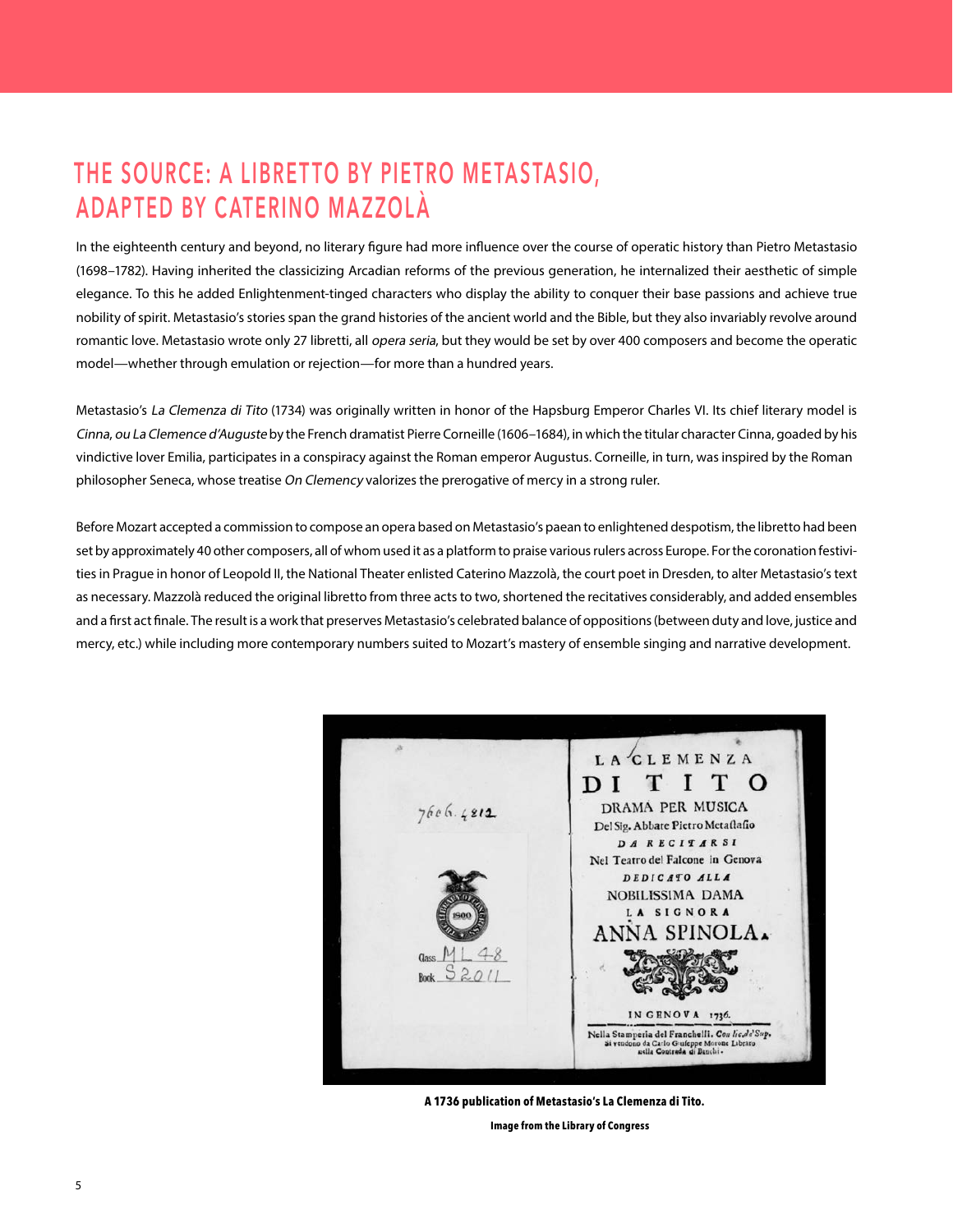## SYNOPSIS

#### Act I: Rome, first century CE

The Roman emperor Tito is in love with Berenice, daughter of the king of Judea. Vitellia, the daughter of the former emperor, feels that she should hold the throne herself and asks her young admirer Sesto to assassinate Tito. Though he is a close friend of the emperor, Sesto will do anything to please Vitellia, so he agrees. When Sesto's friend Annio tells him that Tito, for various political reasons, will not marry Berenice after all, Vitellia becomes hopeful again and asks Sesto to put off the assassination plot. Annio reminds Sesto of his own wish to marry Sesto's sister Servilia.

At the forum, the Romans praise Tito. The emperor tells Annio and Sesto that since he has to take a Roman wife he intends to marry Servilia. Diplomatically, Annio assures Tito that he welcomes his decision. Tito declares that the only joy of power lies in the opportunity to help others. When Annio tells Servilia of the emperor's intentions, she is distraught and reaffirms her love for him alone.

In the imperial palace, Tito explains his philosophy of forgiveness to Publio, the captain of the guard. Servilia enters and confesses to the emperor that she loves Annio. Tito thanks her for her honesty and says he will not marry her against her wishes. Vitellia, unaware that Tito has changed his mind, furiously insults Servilia and asks Sesto to kill the emperor at once. He assures her that her wish is his command. After he has left, Publio and Annio tell Vitellia that Tito has decided to choose her as his wife. Vitellia desperately tries to stop Sesto from carrying out their plan, but she realizes it is already too late.

Sesto has launched the conspiracy and set fire to the Capitol. Full of shame, he runs into Annio, evades his questions, and rushes off. Servilia appears, then Publio, and finally Vitellia. They are all searching for Sesto and believe that Tito has died. Sesto returns, looking for a place to hide. He is about to confess his crime but is silenced by Vitellia.

#### Act II

In the palace, Annio tells Sesto that the emperor is still alive. When Sesto confesses his assassination attempt but refuses to give any reason, Annio advises him to admit everything to Tito and hope for forgiveness. Vitellia rushes in, begging Sesto to flee,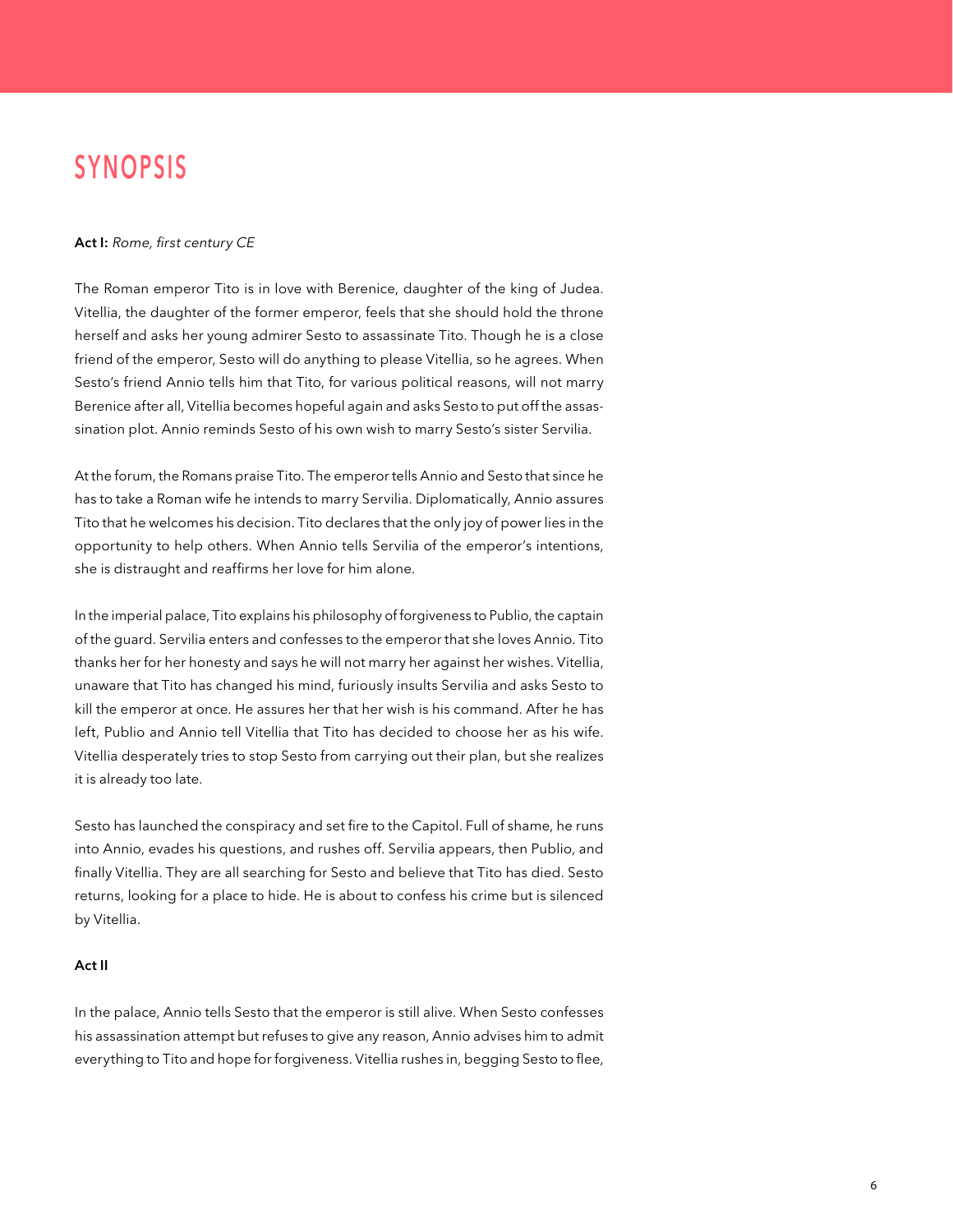but she is too late: a fellow conspirator has betrayed Sesto, and Publio enters with soldiers to arrest him. Sesto asks Vitellia to remember his love.

The Roman people are thankful that the emperor has survived. Tito struggles to understand the conspirators' motives and doubts Sesto's disloyalty. Publio warns him against being too trusting. When it is announced that Sesto has confessed and been sentenced to death by the Senate, Annio asks Tito to consider the case compassionately. The emperor will not sign the death decree until he has had the chance to question Sesto himself. Alone with Tito, Sesto assures him that he did not want the throne for himself, but he hesitates to implicate Vitellia. Tito, not satisfied with this explanation, dismisses him. Sesto asks Tito to remember their friendship and is led off. The emperor signs the decree, then tears it up: he cannot become a tyrant and execute a friend. He cries out to the gods, saying that if they want a cruel ruler, they have to take away his human heart. Servilia and Annio beg Vitellia to help save Sesto. She realizes that she must confess her crime rather than accept the throne at the price of Sesto's life.

In a public square, Tito is about to pronounce Sesto's sentence when Vitellia appears and admits that she alone is responsible for the assassination attempt. The bewildered emperor explains that his intention was to forgive Sesto anyway. He finally decides to pardon all the conspirators. The Roman people praise Tito for his kindness and ask the gods to grant him a long life.

Since the early 19th century, singing voices have usually been classified in six basic types, three male and three female, according to their range:

#### **SOPRANO**

the highest-pitched type of human voice, normally possessed only by women and boys

#### MEZZO-SOPRANO

the female voice whose range lies between the soprano and the contralto (Italian "mezzo"=middle, medium)

**CONTRALTO** the lowest female voice, also called an alto

**TENOR** the highest naturally occurring voice type in adult males

**BARITONE** the male voice lying below the tenor and above the bass

**BASS** the lowest male voice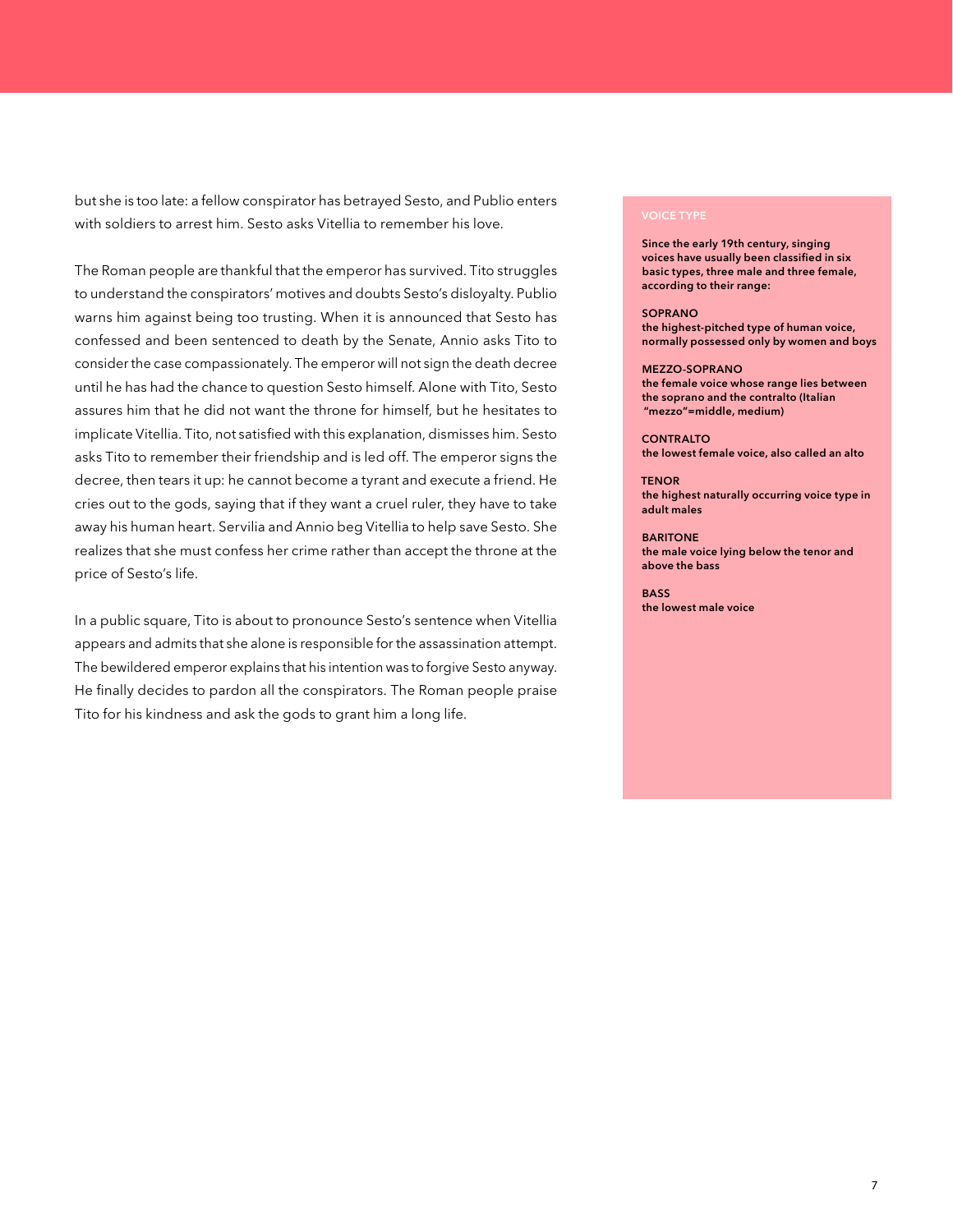## WHO'S WHO IN LA CLEMENZA DI TITO

| <b>Character</b> |                                                                       | <b>Pronunciation</b><br>Guide | <b>Voice</b><br><b>Type</b>                              | The Lowdown                                                                                                                                                       |
|------------------|-----------------------------------------------------------------------|-------------------------------|----------------------------------------------------------|-------------------------------------------------------------------------------------------------------------------------------------------------------------------|
| Tito Vespasiano  | The emperor of Rome                                                   | TEE-toe                       | tenor                                                    | Venerated by his people, Tito is an<br>ideal and god-like ruler. In weighing<br>the various betrayals he must<br>withstand, he seeks a higher form of<br>justice. |
| Vitellia         | Daughter of the<br>previous Roman<br>emperor                          | vee-TELL-ya                   | soprano                                                  | Vitellia's thirst for power drives her<br>manipulation of Sesto.                                                                                                  |
| Sesto            | A friend of Tito, in love<br>with Vitellia                            | SES-toe                       | mezzo-<br>soprano<br>(originally<br>soprano<br>castrato) | Sesto loves Vitellia and through her<br>is driven to betray his friend, his<br>emperor, and Rome itself.                                                          |
| Annio            | A friend of Sesto, in<br>love with Servilia                           | AHN-yo                        | mezzo-<br>soprano                                        | A faithful Roman citizen, Annio is ready<br>to subjugate his own wishes to those of<br>his emperor.                                                               |
| Servilia         | Sister of Sesto, in love<br>with Annio                                | ser-VEEL-yah                  | soprano                                                  | Servilia is willing to give up power and<br>prestige for the sake of her love for Annio.                                                                          |
| Publio           | Leader of the<br>Praetorian guard,<br>charged with<br>protecting Tito | POOB-lee-oh                   | bass                                                     | Publio looks out for Tito's safety and<br>implements Roman justice.                                                                                               |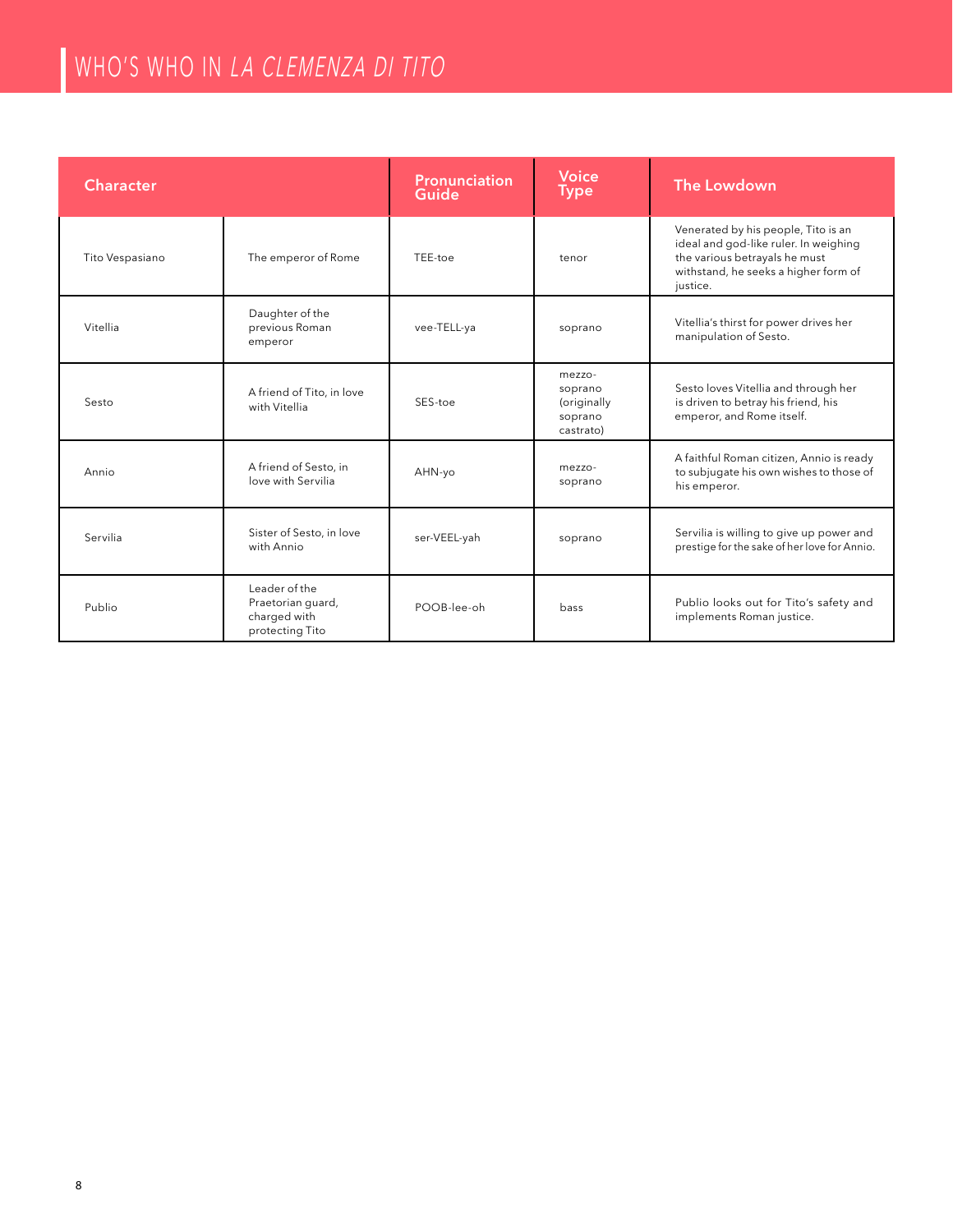### TIMELINE

- **ca. 1690** A group of reform-minded intellectuals establishes the Arcadian Academy in Rome, dedicated to the "purification" of poetry. Their related work in returning opera libretti to an ideal of classical simplicity effectively establishes the genre of opera seria, which is modeled on the principles of Greek drama.
- 1730 Pietro Trapassi, who writes under the name of Metastasio, joins the Hapsburg imperial court in Vienna as 'Cesarean Poet.' In this role, he creates opera libretti as well as the texts for oratorios and other occasional pieces glorifying the Hapsburg family. Metastasio's 27 opera seria libretti uphold the ideals of the Arcadian Academy, presenting a perfected vision of human virtue and self-sacrifice.
- Wolfgang Amadeus Mozart is born on January 27, one of two surviving children of Leopold Mozart, a composer in the service of the Prince-Archbishop of Salzburg. 1756
- At the age of six, Mozart performs for the Empress Maria Theresa in Vienna as a keyboard prodigy and composer. Over the next 11 years, the Mozart family tours throughout Europe, performing at royal courts and garnering great acclaim. 1762
- Mozart completes his first full-length dramatic work, Apollo et Hyacinthus, based on a Latin text drawn from Ovid. It is first performed in Salzburg on May 13. 1767
- Emperor Joseph II dismisses the impresario of the Burgtheater, one of the two imperial court theaters in Vienna, and re-opens it as the "Nationaltheater," the home of German drama. Two years later, Joseph founds the National-Singspiel, intended to encourage the composition of music dramas in German. Mozart's Die Entführung aus dem Serail (1782) is the most successful of the Singspiels created for the theater before the failure of the National-Singspiel in 1788. 1776



**Mozart wearing clothes he received during his visit to the imperial court in Vienna in 1762.**

**Painting in the collection of the Mozarteum, Salzburg**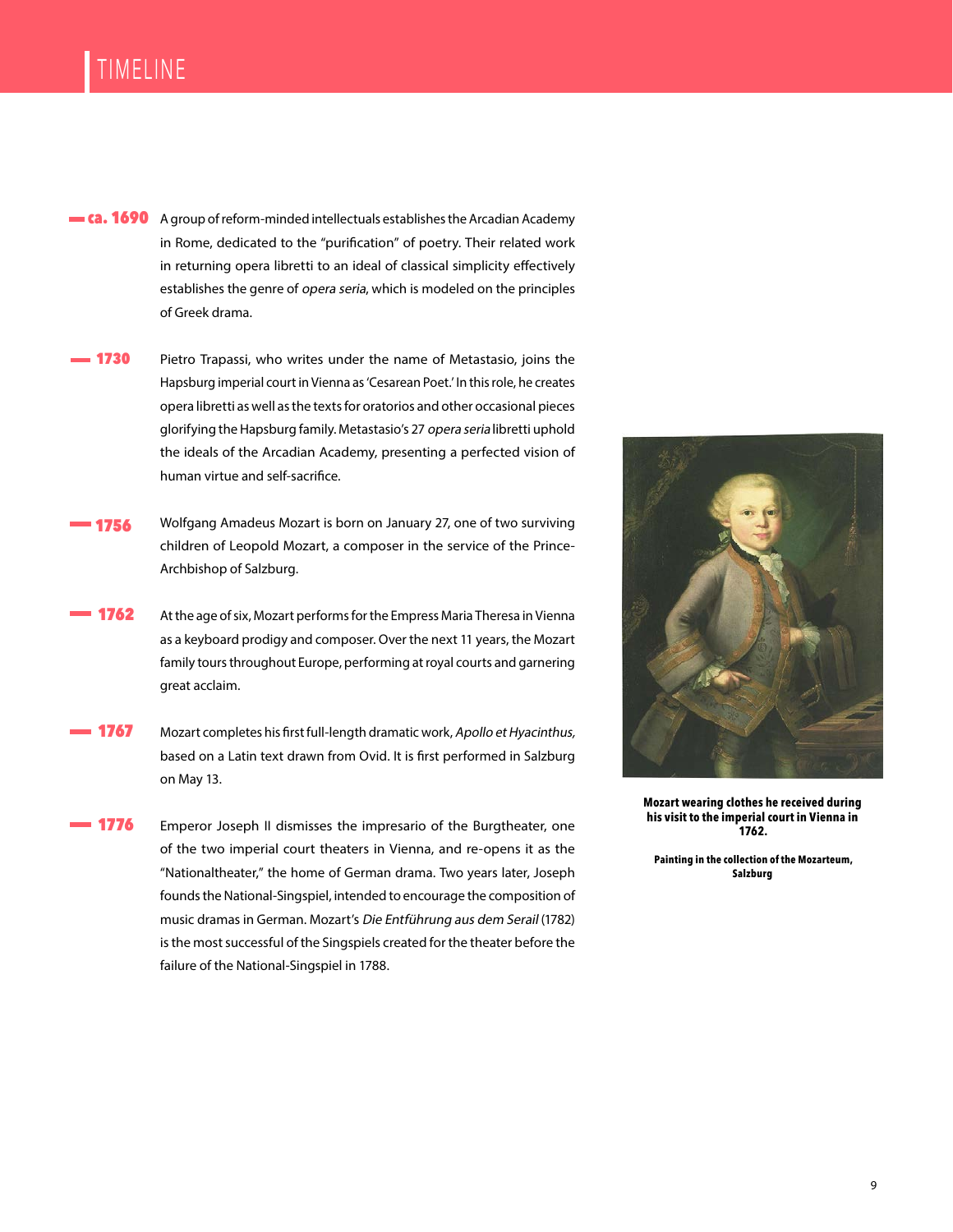- Mozart relocates to Vienna, seeking to make his living as an independent composer and performer in the culturally rich Hapsburg capital, rather than being tied to a contract with a single wealthy patron or the church. 1781
- Mozart completes Le Nozze di Figaro, the first of his collaborations with the librettist Lorenzo Da Ponte (followed by Don Giovanni in 1787 and Così fan tutte in 1790). The three works, masterpieces of dramatic structure and musical expression, number among the pinnacles of the opera buffa genre. 1786
- Emperor Joseph II dies on February 20. A devoted patron of opera, he had exercised considerable influence over Vienna's musical life, creating the environment that Mozart found so fertile, and his death forces Mozart to adapt to a new ruler with thoroughly different musical tastes. 1790

Mozart hopes for an advancement at the court of the new emperor Leopold II—even going so far as to travel to Frankfurt in September for Leopold's coronation with the aim of garnering public performances and imperial notice—but no such official recognition arrives.

In mid-July, while Mozart is already at work composing Die Zauberflöte, he receives a commission from the impresario Domenico Guardasoni at the Prague National Theater to compose an opera to glorify the coronation of Leopold II as King of Bohemia in Prague. The designated text is a libretto by Metastasio celebrating the famously beloved Roman emperor Titus—chosen as a transparently fawning homage to the new Holy Roman Emperor. 1791

> La Clemenza di Tito premieres on September 6 at the National Theater, less than six weeks after Mozart accepted the commission. Mozart leaves Prague on September 15 to return to Vienna for his final work on Die Zauberflöte. It will premiere on September 30 at the Theater auf der Wieden.

> In late November, Mozart falls ill. He dies on December 5, likely from rheumatic fever.



**The National Theater (now known as the Estates Theater) in Prague, where both La Clemenza di Tito and Mozart's earlier opera Don Giovanni premiered.**

**Image from the website of the Estates Theater, www.narodni-divadlo.cz**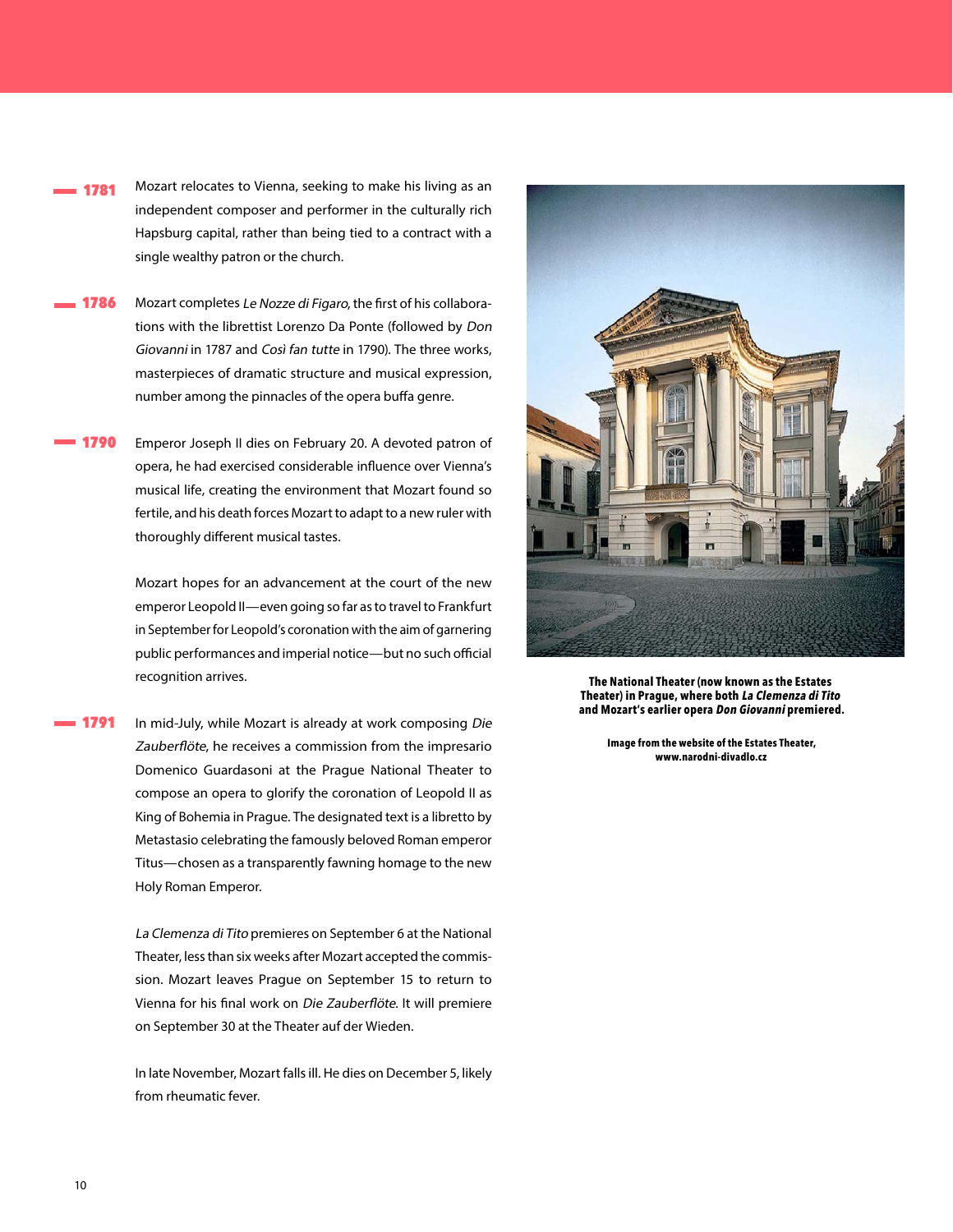## WHY SO SERIA-OUS?

According to some critics, by the time the operatic art form was about 100 years old, it had seriously gone off the rails. Its stories were neither purely tragic nor purely comic, it was populated with licentious characters from Greek mythology, its arias and recitatives ran into one another, and it sometimes required elaborate stage machinery to effect its absurd plot conclusions. This sorry state of affairs spurred a group of literary intellectuals in 1690s Rome to establish a society dedicated to the reform of operatic texts. These 'Arcadians' (named after an area in Greece revered in the Renaissance as an idyllic world of pastoral bliss) effected a number of changes, all aimed at returning the opera libretto to an ideal of Greek elegance. The result is an operatic form that is known today as opera seria.

According to these ideals, a plot should adhere to an Aristotelian unity of time, place, and action meaning that a story should take place over no more than 24 hours, with all of the action occurring in the same general location and with a plot that has a clear narrative trajectory. Moreover, stories drawn from ancient history were preferred to those drawn from myth, and tragic endings were seen as indecorous

and less desirable than a happy and harmonious close. Any death that couldn't be avoided should occur offstage, and visits to the Underworld were strictly off-limits.

In musical terms, these opere serie (the plural of opera seria) were organized with a clearer distinction between recitative and aria than had been the norm in earlier operas. All of the action and plot development occurred during sections of recitative, with occasional breaks for introspection or review in arias. Most commonly, arias appeared at the ends of scenes, after which the character who just sang the show-stopping number left the stage. The most important characters had the greatest number of arias, while fewer arias were assigned to characters of lesser rank and importance. Throughout the eighteenth century, the male lead was sung by a castrato, a virtuosic male singer whose high range was produced through castration prior to puberty.

Although opera seria may feel unnaturally stilted to contemporary listeners familiar with 19th century opera (or even Mozart's opere buffe or Singspiels), the form grew out of a desire to make opera more naturalistic and dignified. And while its stories of grand personal sacrifice and towering affairs of the state are likewise weightier than what we're used to, they also tell us much about what Enlightenment-era audiences found virtuous and just, and what they viewed as worthy subjects for entertainment.



**Queen Christina of Sweden, an honorary patron of the Arcadian Academy in Rome. Image from the National Portrait Gallery, London.**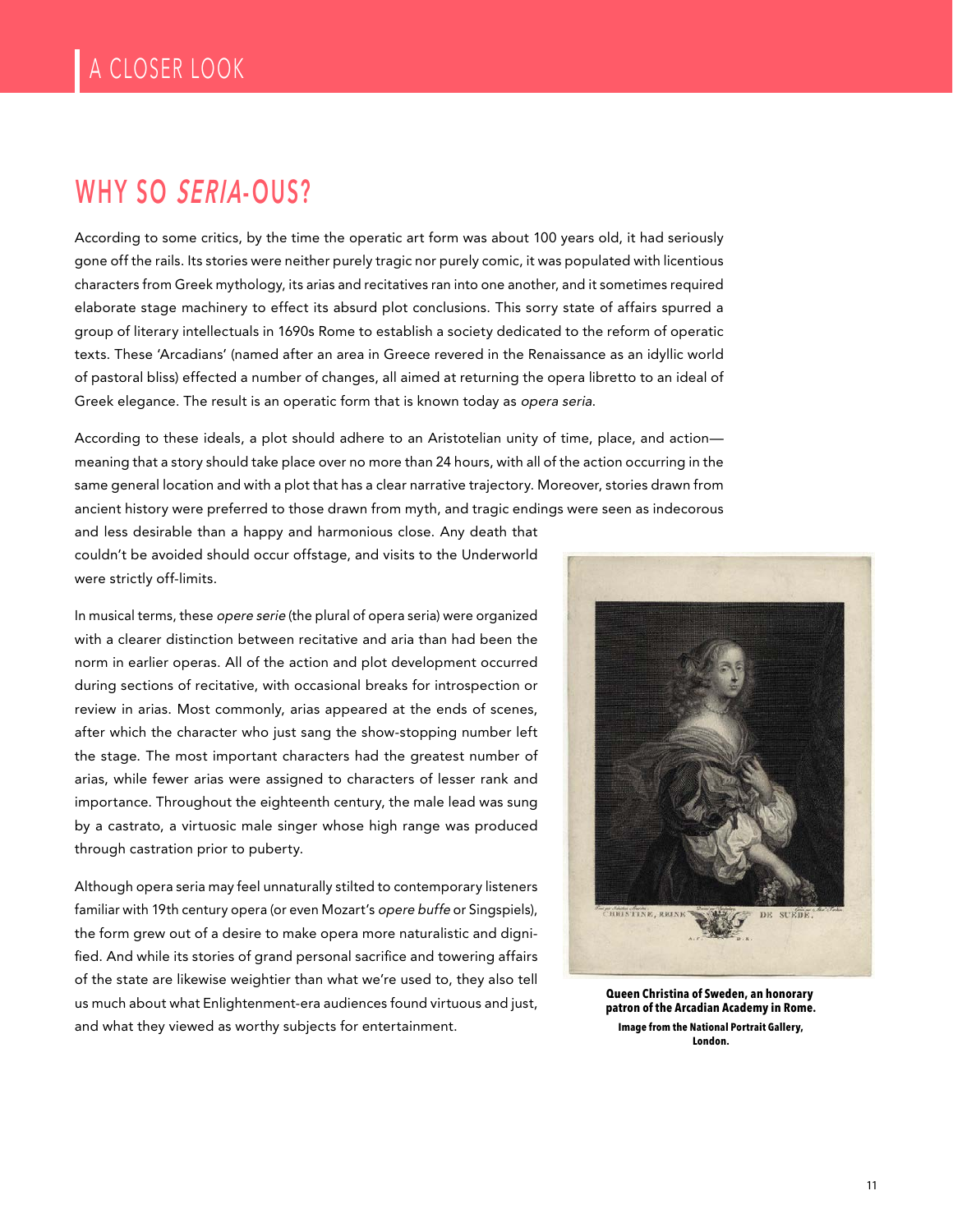## GUIDED LISTENING

The Guided Listening Activities are designed to introduce students to a selection of memorable moments from the opera. They include information on what is happening dramatically, a description of the musical style, and a roadmap of musical features to listen for. Guided Listening Activities can be used by students and teachers of varying levels of musical experience.

For this activity, teachers will need access to a recording of La Clemenza di Tito and the libretto.

### "PARTO, PARTO, MA TU BEN MIO – GUARDAMI E TUTTO OBLIO"

Vitellia put her plans to have Tito assassinated on hold after learning he had dismissed his previous lover, Berenice. But now that she has learned that Servilia is his intended bride. Enraged, Vitellia summons Sesto and prods him to action, declaring she will withhold her affection until he enacts her conspiracy to set Rome on fire and kill the emperor. Sesto agrees and responds with this aria, displaying both his resolve and his inner conflict.

- 
- 
- 

| (00:00) | Unison strings set the tone for the aria, which begins with a noble dotted figure. Sesto enters at (00:09) and emphatically proclaims "I<br>shall go," repeating the words for emphasis.                                                                                                                                                                                                                   |
|---------|------------------------------------------------------------------------------------------------------------------------------------------------------------------------------------------------------------------------------------------------------------------------------------------------------------------------------------------------------------------------------------------------------------|
| (00:16) | But almost as soon as the words are out of his mouth, his resolution seems to waver. "But, oh my dearest " he sings, shifting into a much<br>more supple, legato style as he entreats Vitellia, "return to me in peace."                                                                                                                                                                                   |
| (00:43) | Just as Sesto finishes that thought, a solo clarinet enters with a sinuous new melody. Sesto continues singing. "I shall be whoever you want<br>me to be," he tells Vitellia, and the clarinet proceeds in tandem, almost as if it is performing a duet with Sesto. As Sesto sings "I will do<br>whatever you want" at (01:06), he briefly returns to the emphatic style he used at the start of the aria. |
| (01:18) | In this section, Sesto repeats his previous text in its entirety. But there is hardly a trace of the emphatic style of the aria's opening. The<br>clarinet continues weaving its melody alongside and through Sesto's speech, punctuating Sesto's lines as he repeatedly states that he will<br>be whoever Vitellia wants and do whatever she says.                                                        |
| (02:52) | The tempo suddenly changes, and a new section of the aria begins. In a snappy allegro, the orchestra sets the stage with an<br>introductory flourish. But just when you'd expect the voice to enter (02:56), it is once again the clarinet that takes center stage.                                                                                                                                        |
| (03:04) | Sesto starts singing again. "Look at me," he tells Vitellia, "and I will forget everything and rush to avenge you." Musically, he<br>seems to have regained some resolve. The orchestra punctuates his cadence with a forte gesture.                                                                                                                                                                       |
| (03:19) | But he begins to waver again. The clarinet introduces a vacillating line before Sesto fixates on the one thing that will enable him to<br>complete his awful task: the glance of his beloved Vitellia. "That glance alone is all I shall think of," he declares.                                                                                                                                           |
| (03:51) | Sesto repeats the whole of his text (beginning at "I shall go") with new music. As he moves through the text, have students listen for the<br>participation of the clarinet, as well as whether Sesto seems to be resolute or wavering.                                                                                                                                                                    |
| (05:24) | The tempo speeds up considerably as the strings erupt in rapid scales. "Look at me, and I will forget everything and rush to<br>avenge you," Sesto bursts out again, all of his uncertainty apparently forgotten.                                                                                                                                                                                          |
| (05:36) | The clarinet returns with a series of virtuosic arpeggios. Sesto proclaims his final line: "Ah, ye gods! What power you have given<br>to beauty!" Sesto at last finds the determination to proceed with his task, and he punctuates his resolve with virtuosic melismas and trills.                                                                                                                        |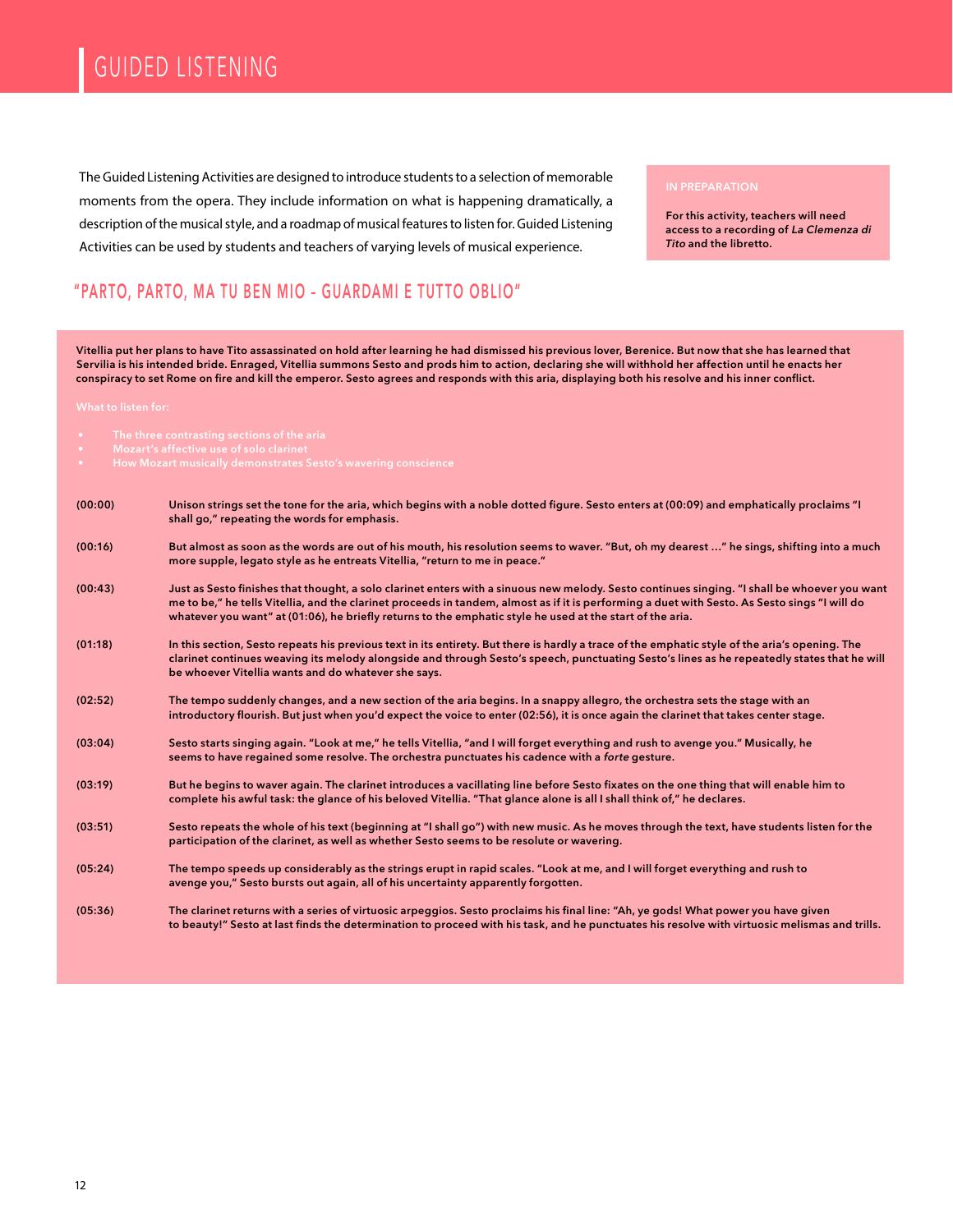### "DEH CONSERVATE, OH DEI!"

In this finale to Act I, Sesto has put his desperate plan into action, and the Capitol is on fire. He is wracked with guilt and torn by his conflicting love for Rome and his promise to Vitellia to kill Tito. As the scene progresses, Annio, Servilia, Publio, and even Vitellia, along with the people of Rome, join in to express their horror at the situation.

What to listen for:

|         | The increase of dramatic and musical tension through the addition of new characters onstage<br>Mozart's use of an offstage chorus<br>The accents and dissonant chords that punctuate moments of horror                                                                                                                                                                                                                                                                              |
|---------|-------------------------------------------------------------------------------------------------------------------------------------------------------------------------------------------------------------------------------------------------------------------------------------------------------------------------------------------------------------------------------------------------------------------------------------------------------------------------------------|
| (00:00) | Sesto is alone outside the burning Capitol, and he already regrets what he has done. As he watches the flames rise into the sky, he erupts in<br>an overwrought cry: "Oh gods, preserve the splendor of Rome!" Or if this isn't possible, Sesto wishes to have his days cut short<br>as well, begging the gods to let him die alongside his beloved city.                                                                                                                           |
| (00:36) | As soon as Sesto finishes his statement, a walking pattern in the violins signals the entrance of Annio. He sees Sesto leaving and<br>asks where he is going. In his response, Sesto hurtles towards the minor mode and uses chromatic accents to demonstrate his turmoil. "Oh<br>gods, you will know my shame!" he exclaims. He closes in the harmonically distant key of G-Flat Major and rushes back into the Capitol.                                                           |
| (01:06) | A tentative, falling chromatic line accompanies Servilia's entrance. Annio wants her to flee the danger, but she brings dire news:<br>It is feared that the fire was no accident. Her pronouncement is accompanied by rapid notes in the strings, sudden accents, and<br>syncopations.                                                                                                                                                                                              |
| (01:43) | An offstage chorus sings an expression of horror on an accented diminished 7th chord just as Publio enters. Against a tense<br>orchestral background, he shares the news that there is a conspiracy in Rome and admits that he fears for Tito's safety. His melody is a<br>version of the line just sung by Servilia. As the orchestra continues to ratchet up the tension, the offstage chorus again interjects with "Ah!"<br>on new, jarring diminished 7th chords.               |
| (02:10) | Vitellia enters, also wracked with fear. She knows Sesto has gone to enact her plan and now, having learned that Tito will not marry Servilia<br>after all, is deeply repentant. Using the same melodic gesture from Servilia and Publio's entrance, she pleads, "Oh gods, for pity's sake!<br>Who can tell me where Sesto is?" The chorus continues its terrified exclamations, and Servilia, Annio, and Publio respond with fear,<br>wondering who could have caused this horror. |
| (02:47) | Sesto returns to the scene, wondering where he can hide himself. He seems to have killed Tito offstage (a typical treatment of<br>death in the opera seria genre). Sesto draws on the same melody sung by the other characters at their entrances, but he veers away as he<br>implores the earth to swallow him whole. At (03:01), on the words "tuo sen profondo" ("your deep breast"), Sesto descends into his lowest<br>vocal range.                                             |
| (03:22) | The steadily increasing drama comes to a sudden halt with a section of recitative. Vitellia inquires why Sesto looks so terrified,<br>and Sesto responds that Tito's soul has left his pierced breast.                                                                                                                                                                                                                                                                              |
| (03:52) | Servilia, Annio, and Publio lament together and wonder who could have done such an evil thing. Just as Sesto is about to reveal<br>himself as "the most wicked of men," at (04:20), Vitellia silences him.                                                                                                                                                                                                                                                                          |
| (04:28) | In halting lines, the entire ensemble joins together in mourning the death of their emperor.                                                                                                                                                                                                                                                                                                                                                                                        |
| (04:48) | The offstage chorus slowly intones the horror of the whole Roman people at this base treachery: "O black betrayal! O day of sorrow!" The<br>onstage ensemble joins in, and the act closes with a soaring lamentation at the destruction of Rome and its emperor, Tito.                                                                                                                                                                                                              |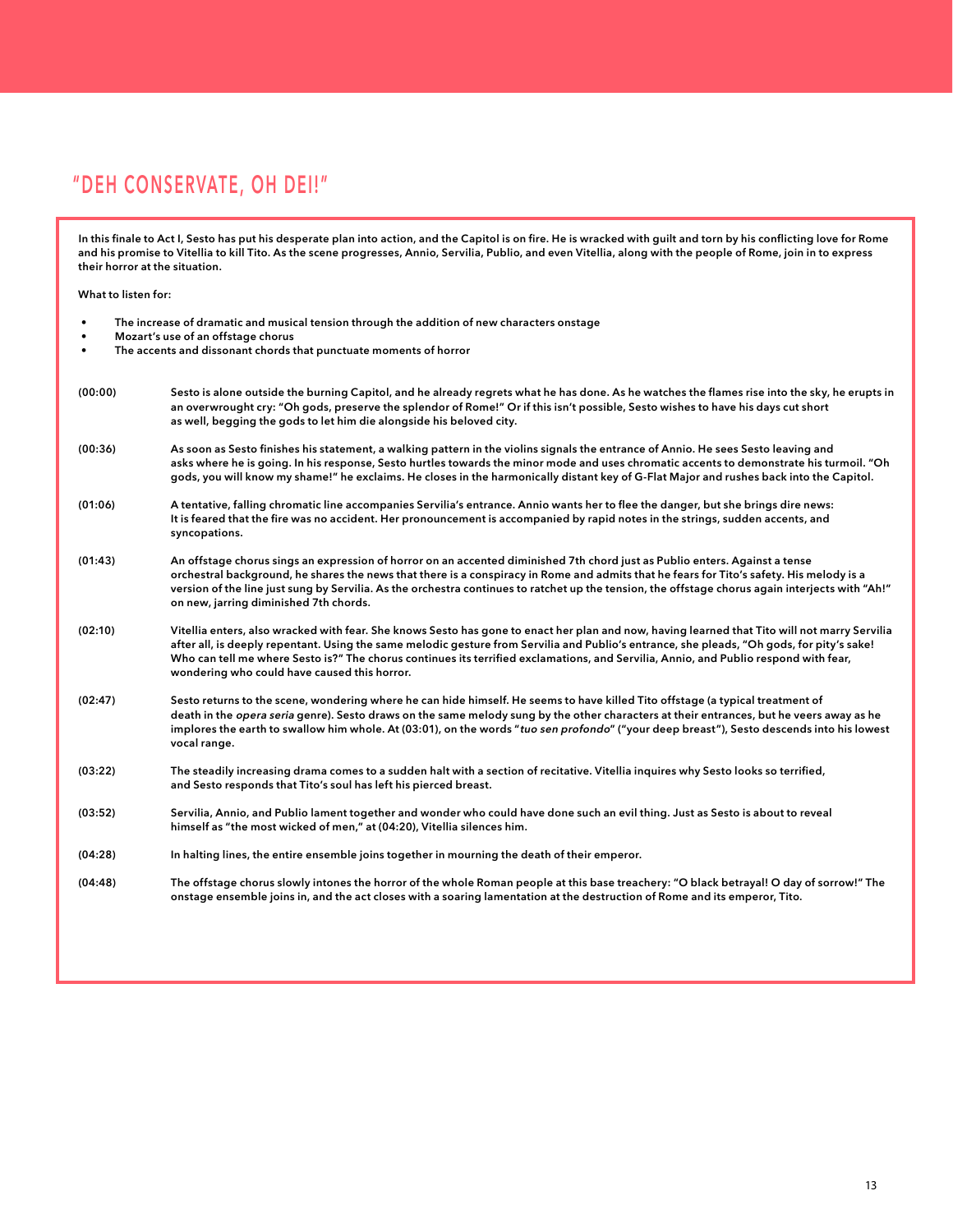### "SE ALL'IMPERO"

Tito has heard his friend Sesto confess to plotting to kill him and incite rebellion. After wrestling with the conflict between his responsibilities and the recommendation of his own Senate—and even going so far as to sign Sesto's death warrant—Tito resolves to be remembered for his mercy rather than for his vengeance. At the end of this scene, having made his decision to be forgiving, Tito reflects on this philosophy. "Se all'impero" is the only da capo aria in the entire opera, a fittingly noble structure for the emperor Tito's statement of belief.

What to listen for:

- The aria's structure as a da capo aria (following an ABA format)
- The differences in tempo and affect in the B section
- Ornaments and larger-scale changes within the repeat of the A section

| (00:00) | The orchestra sets the tone for the aria, with a lively theme that, from (00:15) onwards, drives towards its cadence with a series of running<br>16th-note arpeggios.                                                                                                                                                                                                                                                                                                                                                                                                                                   |
|---------|---------------------------------------------------------------------------------------------------------------------------------------------------------------------------------------------------------------------------------------------------------------------------------------------------------------------------------------------------------------------------------------------------------------------------------------------------------------------------------------------------------------------------------------------------------------------------------------------------------|
| (00:20) | Tito enters on a melody drawn from the orchestral introduction. "If it's necessary, o benevolent gods, for a ruler to have a hard heart "<br>Tito sings, repeating the second line for emphasis before coming to rest on a cadence. The orchestra finishes out this opening statement<br>with a repeat of their 16th-note arpeggios.                                                                                                                                                                                                                                                                    |
| (00:50) | Tito continues with a contrasting phrase as he sings the next two lines of text: " then either take the empire from me, or give me a<br>different heart." In contrast to the previous section, this new phrase is more harmonically exploratory.                                                                                                                                                                                                                                                                                                                                                        |
| (01:05) | Tito repeats the text from the top, now with the first two lines set to a repeating melodic snippet. He repeats the final line of the<br>stanza, "o a me date un altro cor" ("or give to me a new heart"), several times and even includes a florid melisma for added emphasis.<br>Following his cadence, the orchestra closes out this section with a repeat of their 16th-note arpeggio figures.                                                                                                                                                                                                      |
| (01:56) | The music continues with a large shift to a much slower tempo, new melodies, and new text. This is the contrasting "B" section<br>of the da capo aria. "Even if I cannot secure my realm's loyalty through love" Tito begins, singing the first two lines of the stanza in a<br>more legato style. He finishes this thought on a cadence.                                                                                                                                                                                                                                                               |
| (02:16) | As the text continues, " I still have no desire for a loyalty born of fear," the music moves into the minor mode, modulates<br>through different key areas, and includes some affective chromaticism. Tito repeats these two lines again before resting on a brief fermata.                                                                                                                                                                                                                                                                                                                             |
| (03:05) | With a sudden return to the tempo, key, melody, and text of the beginning of the aria, we arrive at the second A section of<br>the da capo aria. Have students listen carefully to find the differences between this setting and the first A section. (Hint: There<br>is a contrasting melody for the second two lines of text: "O togliete a me l'impero, o a me date un altro cor"; "Either take the empire from<br>me, or give me a different heart.") In this section, the virtuosity required of Tito is extreme, and the aria closes with a triumphant<br>demonstration of Tito's imperial power. |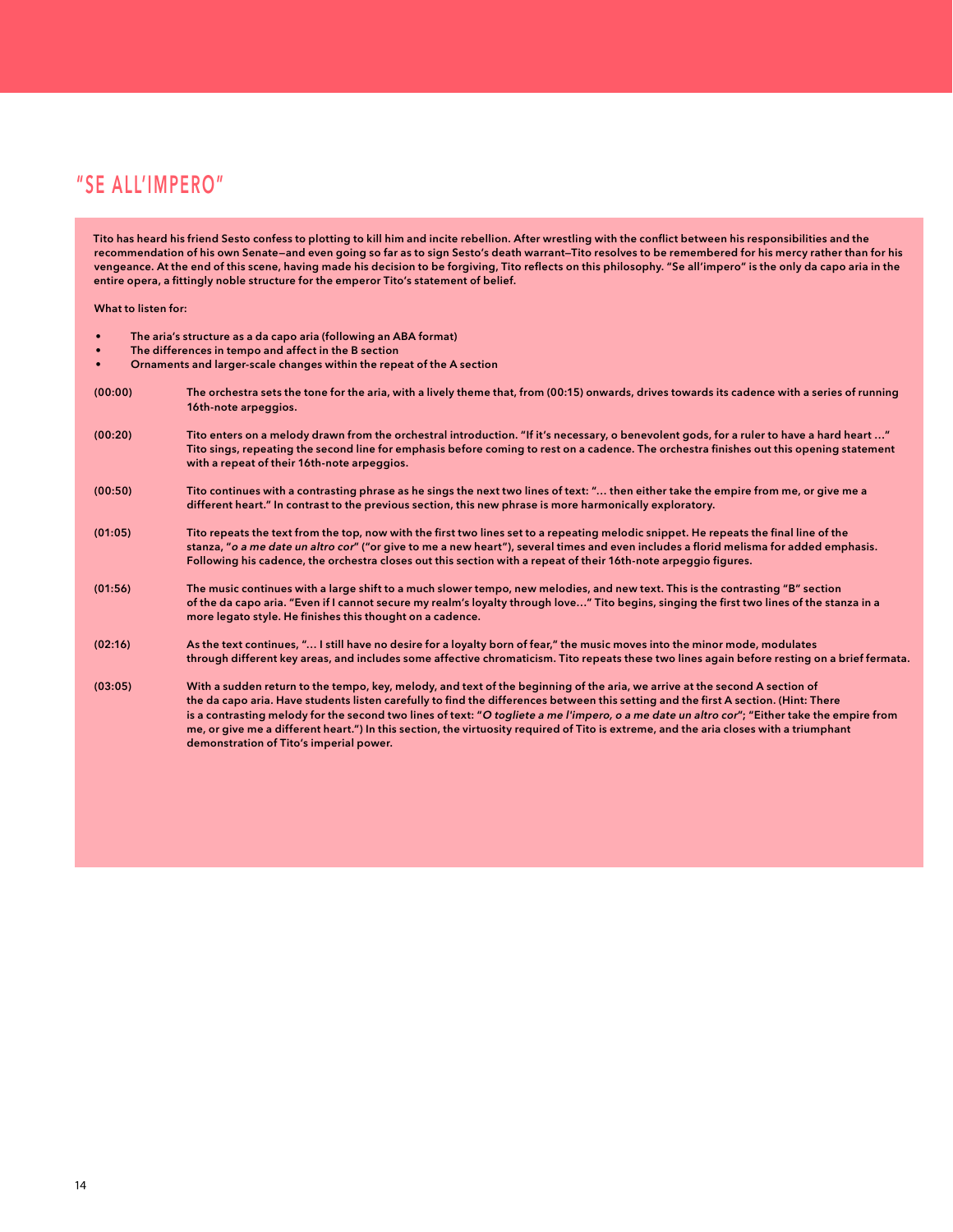## STUDENT CRITIQUE

For this activity, students will need the My Highs & Lows reproducible handout found in the back of this guide.

COMMON CORE STANDARDS AND LA CLEMENZA DI TITO CCSS.ELA-Literacy.SL.9-12.1 Initiate and participate effectively in a range of collaborative discussions (one-on-one, in groups, and teacher-led) with diverse partners on grades 9–12 topics, texts, and issues, building on others' ideas and expressing their own clearly and persuasively.

CCSS.ELA-Literacy.SL.9-12.1d Respond thoughtfully to diverse perspectives; synthesize comments, claims, and evidence made on all sides of an issue; resolve contradictions when possible; and determine what additional information or research is required to deepen the investigation or complete the task.

### ENCOURAGING STUDENT RESPONSE IN ATTENDING THE FINAL DRESS REHEARSAL

Watching and listening to a performance is a unique experience that takes students beyond the printed page to an immersion in images, sound, interpretation, technology, drama, skill, and craft. Performance activities help students analyze different aspects of the experience and engage critically with the performance. They will consider the creative choices that have been made for the particular production they are watching and examine different aspects of the performance.

The Student Critique activity incorporates a reproducible sheet. Students should bring this activity sheet to the final dress rehearsal and fill it out during intermission and/or after the final curtain. The activity directs attention to details of the production that might otherwise go unnoticed.

The activity sheet is called My Highs & Lows. It serves to quide students toward a consistent set of objective observations, as well as to help them articulate their own opinions. It is designed to enrich the students' understanding of the art form as a whole. The ratings system encourages students to express their critique: use these ratings to spark discussions that require careful, critical thinking.

The My Highs & Lows handout can be found at the back of this guide.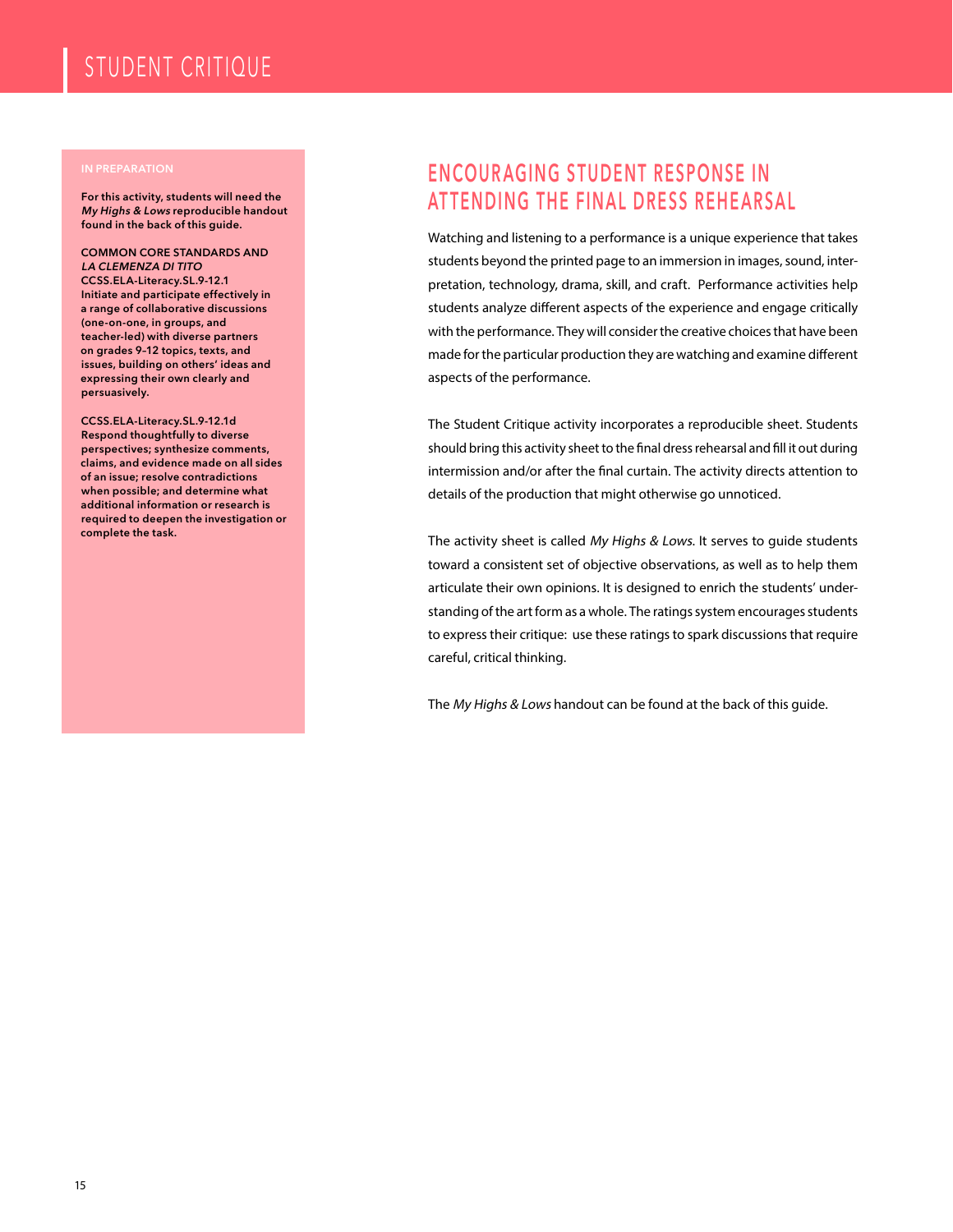### FOLLOW-UP DISCUSSION

Start the class with an open discussion of the Met performance. What did students like? What didn't they? Did anything surprise them? What would they like to see or hear again? What would they have done differently? The discussion offers an opportunity to apply the notes on students' My Highs and Lows sheet, as well as their thoughts about the visual design of the Met production—in short, to see themselves as La Clemenza di Tito experts.

Given the title of this opera, the ultimate fate of its conspirators is never in question: We know from the start that Tito will be forgiving. But this foreknowledge does not render its ending any less shocking. Tito grants this forgiveness in the face of grave crimes and personal betrayals. To contemporary observers, his clemency seems more like absurd prodigality, or even foolishness. But our ways are not Tito's ways, and it's important to remember that our modern understanding of laws, justice, and rulers differs greatly from that of the eighteenth century. To help your students explore the differences between our age and the era of La Clemenza di Tito, you may ask the following questions:

•How is Tito depicted in the opera? How do the costumes and staging support the fact that he is set apart from the other characters?

•How does Tito view his responsibilities as a ruler?

•We learn in Act II that the Roman Senate has condemned Sesto for his crimes, and yet Tito is able to ignore their ruling. How does this system of government differ from our own? What are the checks and balances between the branches of the American political system?

•Has Tito enacted justice? What is justice? Who are the injured parties that might not be satisfied with Sesto's complete pardon? •Do you think it is possible to set La Clemenza di Tito in a modern setting? Would the story still make sense? Why or why not?

To conclude the discussion, remind students that the opera was written in honor of the new emperor, Leopold II, and was intended as a work of praise, even unadulterated flattery. What might the people of the time have hoped to achieve by honoring their new ruler with an artwork that valorizes a lenient approach to punishment?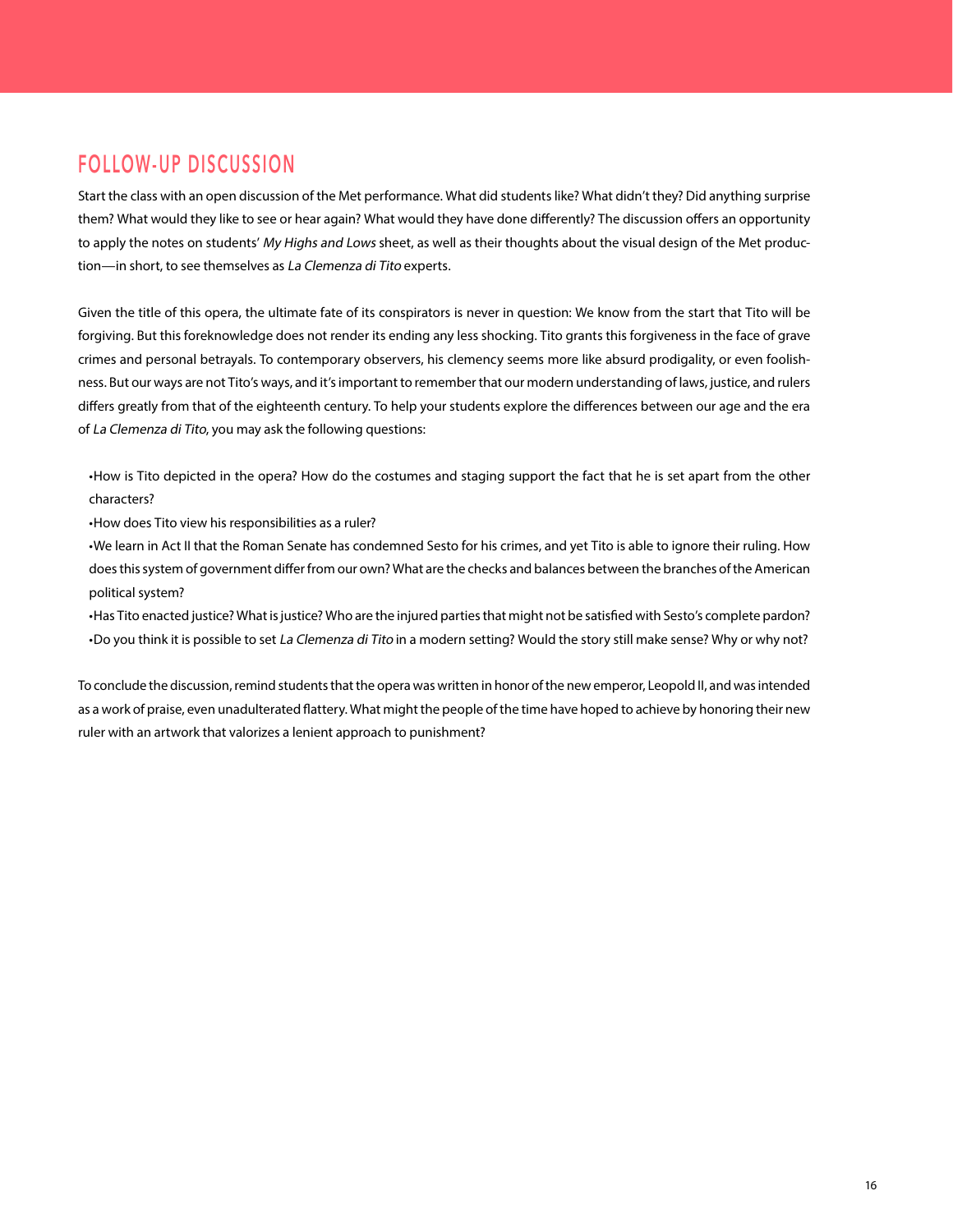### IN PRINT

Cairns, David. Mozart and His Operas. Berkley: University of California Press, 2006. Cairns traces the development of Mozart's style through his operas, providing many details on the circumstances surrounding their composition, as well as their stylistic connection to Mozart's instrumental works.

Gay, Peter. Mozart: A Life. New York: Penguin Books, 1999. A brief and entertaining biography of Mozart. Gay, a historian, provides insight into the changing social and cultural context of Mozart's age.

Rice, John A. La Clemenza di Tito. Cambridge Opera Handbooks. Cambridge: Cambridge University Press, 1991. The Cambridge Opera Handbooks series provides a scholarly investigation of text, compositional process, musical style, and interpretation. Rice's volume provides the only book-length exploration of Mozart's opera in the English language.

### ONLINE

The Metropolitan Opera. "La Clemenza di Tito: 'Parto, parto' — Elīna Garanča."

https://www.youtube.com/watch?v=GMX-s0L2wLo

Elīna Garanča sings an excerpt from Sesto's Act I aria "Parto, parto." Production: Jean-Pierre Ponnelle. Conductor: Harry Bickett. November 13, 2012.

The Metropolitan Opera. "La Clemenza di Tito: 'Se all'impero' — Giuseppe Filianoti."

https://www.youtube.com/watch?v=rPs8O\_2W8UA

Giuseppe Filianoti sings an excerpt from Tito's Act II aria "Se all'impero." Production: Jean-Pierre Ponnelle. Conductor: Harry Bickett. November 13, 2012.

Deutsche Grammophon. "Yannick Nézet-Séguin's and Rollando Villazon's Mozart Cycle: La Clemenza di Tito" https://www.youtube.com/watch?time\_continue=196&v=nvLpNk\_OW54

An interview with the Metropolitan Opera's new music director, Yannick Nézet-Séguin, and tenor Rollando Villazón about the character of Tito. Includes musical excerpts. Produced in connection with a new recording of the opera on the Deutsche Grammophon label, featuring Villazón as Tito and Joyce DiDonato as Sesto, as well as Nézet-Séguin conducting the Chamber Orchestra of Europe.

Pietro Metastasio: Drammi per musica

http://www.progettometastasio.it/public/

A project of the University of Padua, this scholarly site reproduces Metastasio's 27 libretti as found in specific publications from the era. In Italian. You can find an alphabetized list by clicking on "Testi" in the upper right corner, then clicking on "In ordine alfabetico" on the drop-down menu.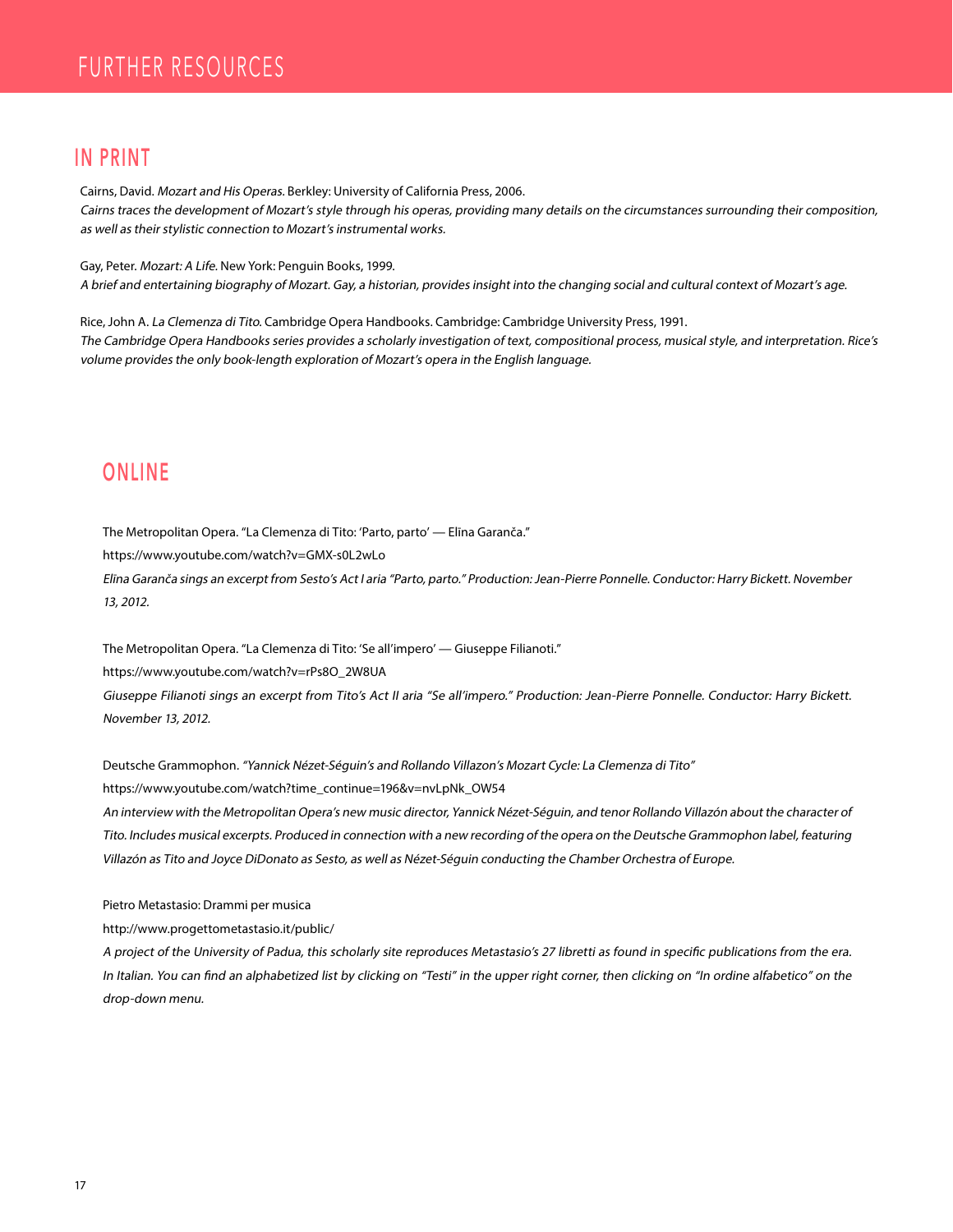#### act/scene

Acts and scenes are ways of categorizing sections of operas. An act is a large-scale division of an opera, and each opera will typically include from two to five acts. Acts can be subdivided into scenes, which are often differentiated by a change in setting or characters.

### adagio

Literally "at ease," adagio is a tempo marking that indicates a slow speed. An adagio tempo marking indicates that the performer should play in a slow and leisurely style.

#### allegro

Italian for "cheerful" or "joyful," allegro is the most common tempo marking in Western music, indicating a moderately fast to quick speed.

#### aria

A song for solo voice accompanied by orchestra. In opera, arias mostly appear during a pause in dramatic action when a character is reflecting musically on his or her emotions. Most arias are lyrical, with a tune that can be hummed, and many arias include musical repetition. For example, the earliest arias in opera consist of music sung with different stanzas of text (strophic arias). Another type of aria, da capo arias, became common by the eighteenth century and features the return of the opening music and text after a contrasting middle section. Nineteenth-century Italian arias often feature a two-part form that showcases an intensification of emotion from the first section (the cantabile) to the second section (the cabaletta).

#### articulation

The smoothness or hardness with which a note is begun and ended. Articulation is a way of indicating the degree to which each note connects to the next, and can be seen while watching the bow of a stringed instrument player. A note can be attacked sharply and made short, or it can flow smoothly into the next note.

### baritone

Literally "deep sounding," a baritone is what a typical male voice sounds like—the term refers to a male singer with a low but not extremely low vocal range. A baritone will sing notes that are higher than those sung by a bass and lower than those sung by a tenor. Uncommon until the nineteenth century, baritone roles have grown in popularity in opera since the works of Verdi, who often reserved the voice type for villains.

#### baroque

A period of music history lasting from approximately 1600 to 1750. The beginning of the Baroque period coincides with the invention of opera as a genre, and its end coincides with the death of the composer Johann Sebastian Bach. The Baroque period saw the rise of modern tonality, an expansion of performing forces, and increased ornamentation. The term "baroque" means bizarre or exaggerated, and was used by critics in the Eighteenth century critics who preferred a simpler and less-ornamented style.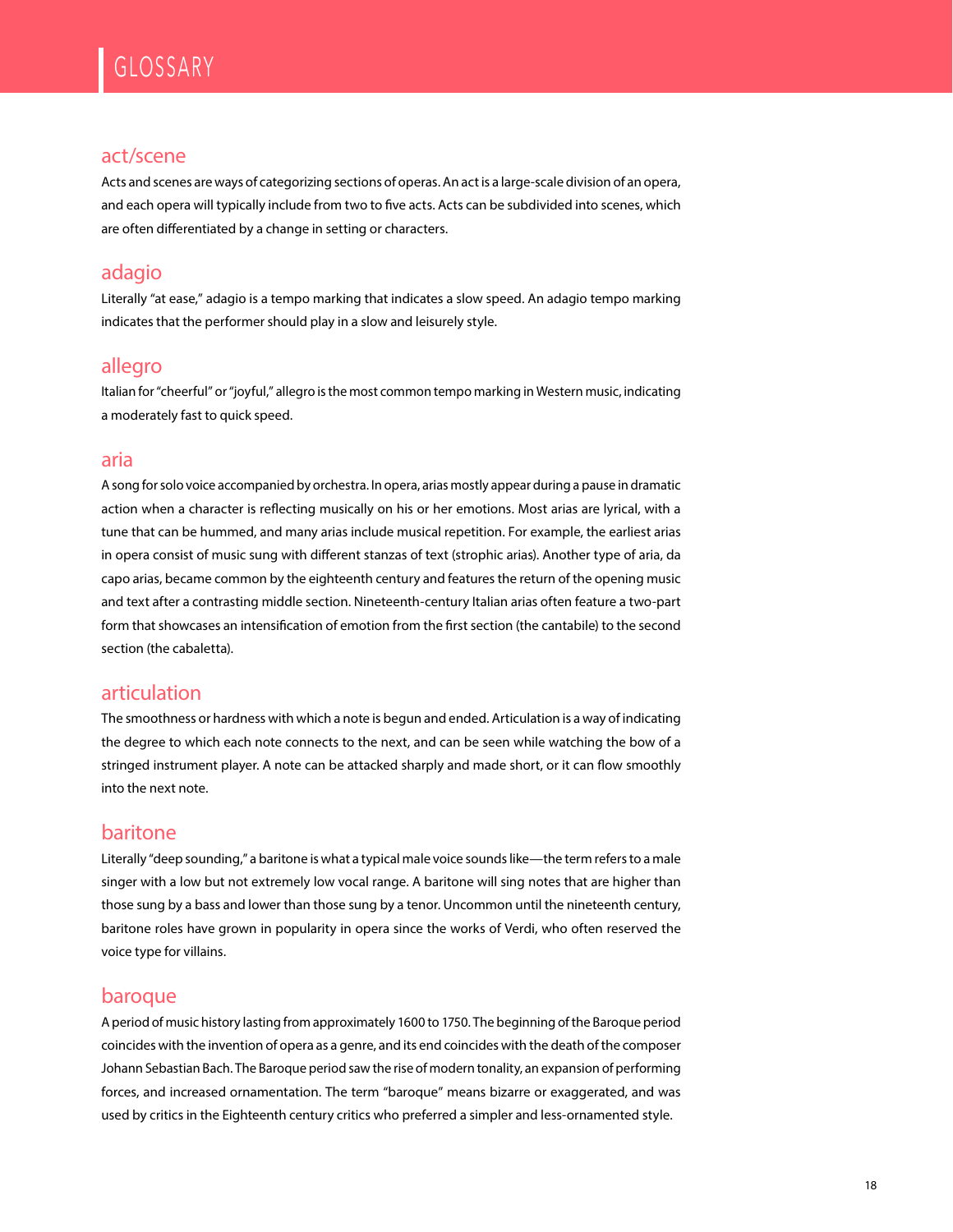#### bass

The lowest sounding line in music. Bass also refers to the lowest singing range for the male voice. Opera composers often choose a bass voice to sing one of two opposite types of roles: comic characters or dramatic and serious characters. For example, Mozart and Rossini wrote comic parts for bass voice, using musical repetition and low register for comic effect. Wagner and Mozart wrote serious parts for bass voice, focusing on the gravity that a low register can contribute to the overall musical texture.

#### bel canto

Referring to the Italian vocal style of the late eighteenth and nineteenth centuries, bel canto singing emphasizes lyricism and ornamentation in order to showcase the beauty of the singer's voice. Its focus on lyrical embellishment directly contrasts with a contemporary Germanic focus on a weighty, dramatic style. Bel canto singing is most closely associated with the music of Gioachino Rossini, Vincenzo Bellini, and Gaetano Donizetti.

#### cadenza

An ornamented musical elaboration played in a free style by a soloist to display his or her virtuosity. Cadenzas are typically improvised—that is, created by a performer on the spot—though they can also be written out in advance. They most frequently occur near the end of a piece, at a point of harmonic tension when the piece is about to conclude.

#### chorus

 A section of an opera in which a large group of singers performs together, typically with orchestral accompaniment. Most choruses include at least four different vocal lines, in registers from low to high, with multiple singers per part. The singers are typically from a particular group of people who play a certain role on stage—soldiers, peasants, prisoners, and so on. Choruses may offer a moral or commentary on the plot, or participate in the dramatic action.

#### Classical

A period of music history lasting from approximately 1750 to 1830, bordered by the earlier Baroque period and the later Romantic period. Contrasting with the ornamentation common to the preceding Baroque period, Classical music is characterized by simple and elegant melodies, regular harmonic accompaniment, and contrasts between melodic themes. The composers most closely associated with the Classical period include Joseph Haydn, Wolfgang Amadeus Mozart, and Ludwig van Beethoven.

#### coloratura

A rapid and elaborate ornamentation by a solo singer, particularly common in operas of the eighteenth and nineteenth centuries. Requiring vocal agility and a wide and high range, coloratura showcases the virtuosity of a singer by featuring repeating melodic figures, rapid scales, trills, and other embellishments.

#### conductor

The person who directs the orchestra, setting the tempo, giving interpretive directions to the musicians, and generally holding all the musical elements of a performance together. In orchestra performance, the conductor typically stands on a podium in front of the players and uses a baton to communicate the meter and tempo and his or her non-baton hand to indicate dynamics, phrasing, and articulation to the musicians. The gestures of a conductor can be likened to a non-verbal language that the musicians understand.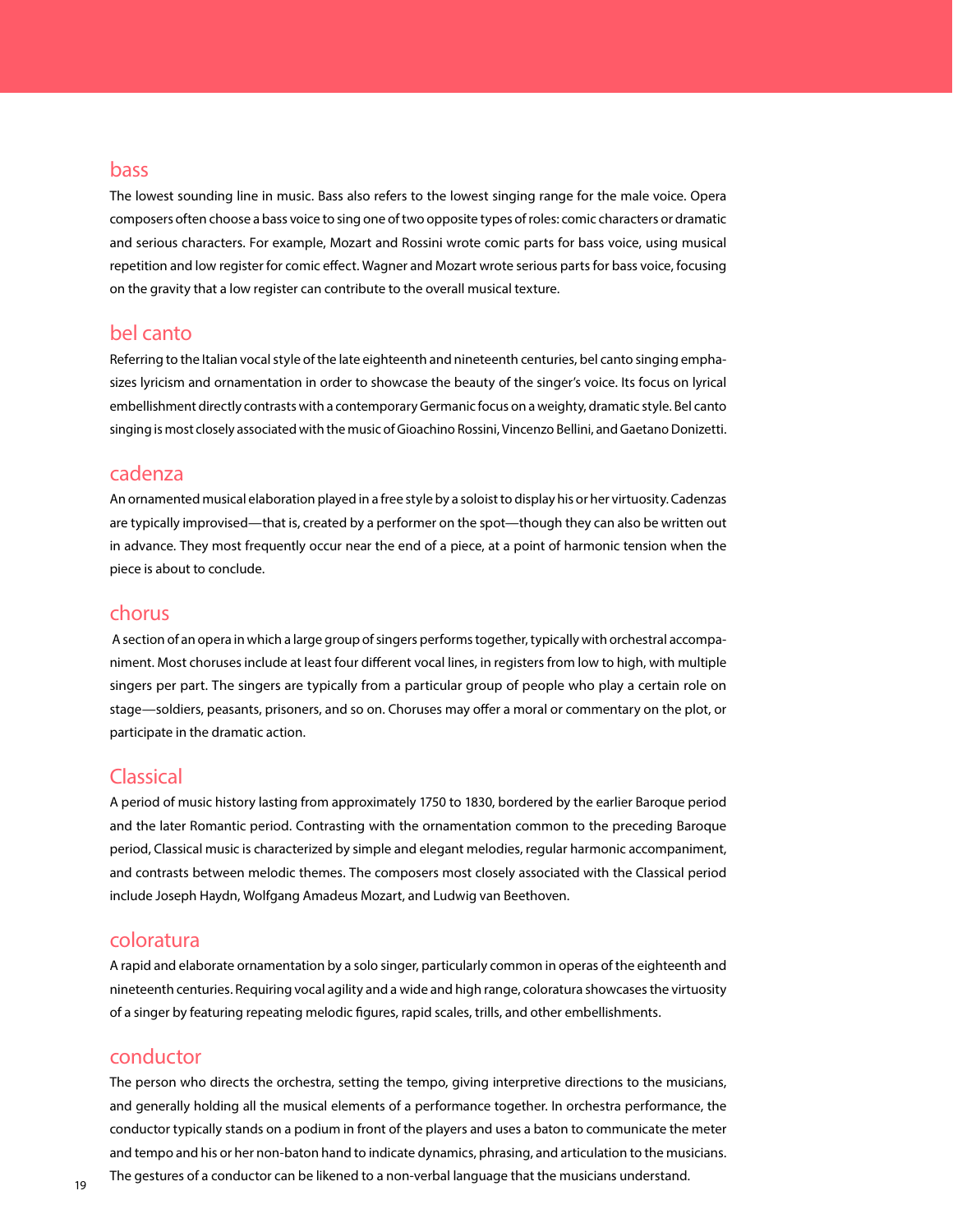#### contralto

A deep female voice, with a vocal range that extends lower than that of a mezzo-soprano. Contraltos are known for having a very wide range and for the power and depth of sound with which they can sing. As is the case for roles for basses, many of the earliest roles in opera for contraltos are comic roles, though nineteenthcentury composers also wrote dramatic roles for female singers with a lower range.

#### crescendo

A gradual raising of volume in music achieved by increasing the dynamic level. When music crescendos, the performers begin at a softer dynamic level and become incrementally louder. One of the most famous types of crescendos in opera, the Rossini crescendo, includes an increase in volume together with repeating melodic and rhythmic phrases, higher instrumental registers, and the gradual addition of instruments in order to create a particularly dramatic effect.

#### diminuendo

A gradual lowering of volume in music achieved by decreasing the dynamic level. During a diminuendo, the performers begin at a louder dynamic level and become incrementally softer.

#### dynamics

A musical trait pertaining to loudness and softness. During the eighteenth century, composers began indicating their desired intensity of volume in music by writing words such as piano (soft) and forte (loud) into the musical score. Dynamics encompass a spectrum from pianissimo (very soft) to piano (soft) to mezzo piano (moderately soft), all the way up to fortissimo (very loud). Music can shift to another dynamic level either suddenly or gradually, through a crescendo or diminuendo.

#### ensemble

A musical piece for two or more soloists, accompanied by orchestra. Types of ensembles include duets (for two soloists), trios (for three soloists), and quartets (for four soloists). Sometimes singers will respond directly to one another during an ensemble. At other times, singers will each sing to themselves as if the other singers were not on stage. In ensembles, multiple characters may simultaneously express very different emotions from one another.

#### finale

The last portion of an act, a finale consists of several musical sections that accompany escalating dramatic tension. Finales frequently consist of multiple ensembles with different numbers of characters. When it occurs at the end of an early act in the opera, a finale may create a messy situation—and the resolution of this situation will only happen in subsequent acts. One type of finale common in comic operas, a chain finale, features characters entering or exiting from the stage to create unexpected combinations of characters, in turn increasing the opera's dramatic tension.

#### forte

Meaning "loud" or "strong" in Italian, forte is a dynamic level in music that indicates a loud volume. Adding the suffix "-issimo" to a word serves as an intensifier—since forte means "loud," fortissimo means "very loud."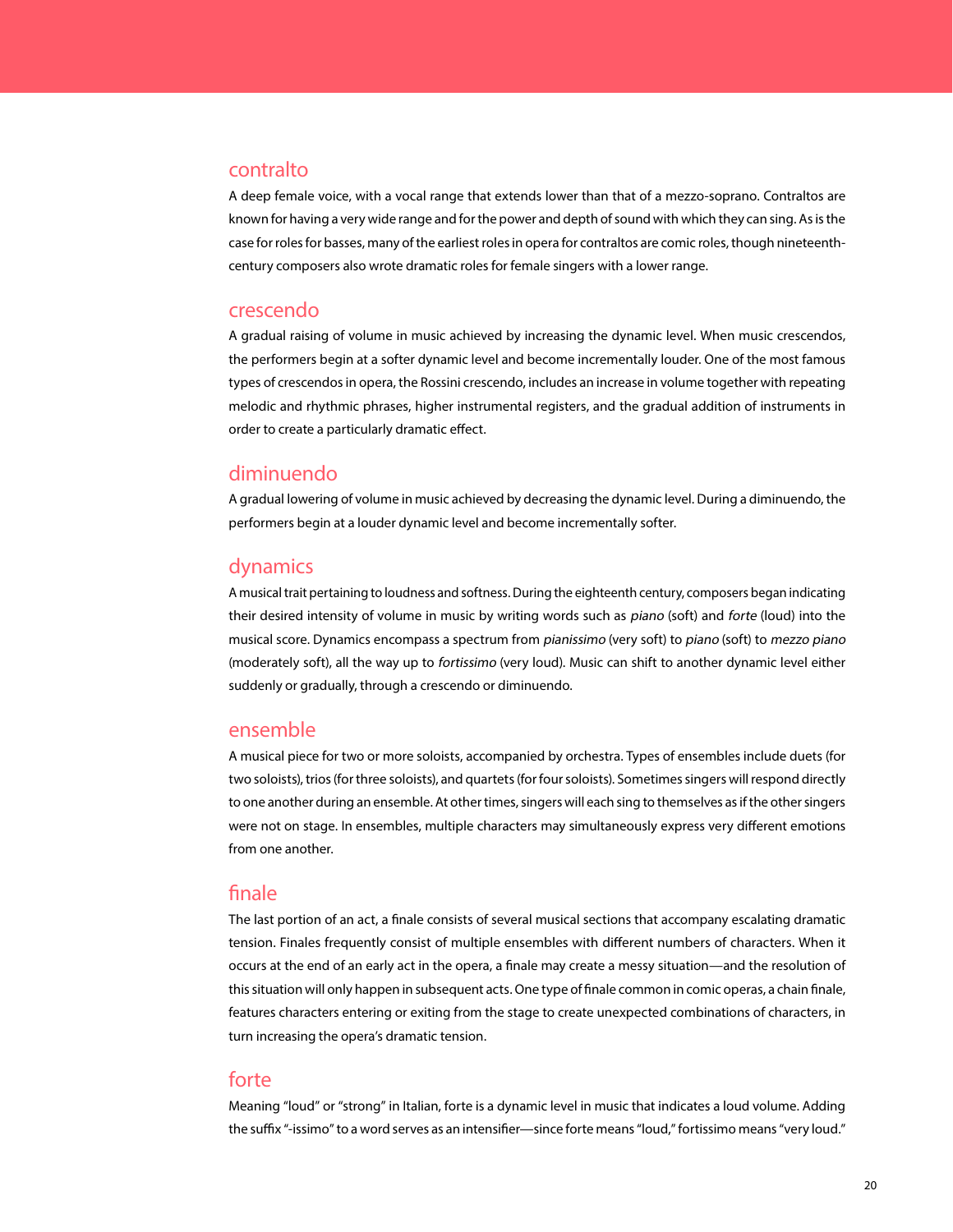#### harmony

The simultaneous sounding of pitches to produce chords, and the relationship between different chords as they succeed one another. Throughout much of Western music, systems of rules govern these progressions to help create our sense of musical tension, expectation, and conclusion. Tonal harmony is based on progressions of chords in relationship to a tonic (or home) key. In the 19th century, as composers sought novel sounds to reflect the originality of their invention, they began to employ chords and progressions of greater dissonance and greater distance from the home key. As such dissonances moved beyond mere sound effects into the musical structure itself, the traditional theory of tonal harmony began to become insufficient as a way to understand and describe musical structure.

#### intermission

A break between acts of an opera. At the beginning of an intermission, the curtain will fall (that is, close) on stage, and the lights in the auditorium, called the house lights, will become brighter. Intermissions provide audiences with a chance to walk around, talk with one another, and reflect on what they have seen and what could happen next. The break in the performance may also correspond with a change of time or scene in the story of the opera—the next act may take place hours or months later, or be set in a different location. Usually lights will dim and a bell may sound to indicate that the intermission is drawing to a close and the opera is about to resume.

#### legato

A type of articulation in which a melody is played with smooth connection between the notes. A legato passage should not include any pauses between notes or any accents at the beginnings of notes, as the notes blend into one another without a break. In contrast, a passage that is played staccato features notes played in a separated manner.

#### Leitmotif

From the German for "leading motive," a Leitmotif is a recurring musical idea, or motive that represents a particular person, object, idea, emotion, or place. This musical idea is usually a few seconds in length and can occur in the music's melody, harmony, rhythm, or a combination of the three. Leitmotifs are most closely associated with the operas of Richard Wagner, where they are used repeatedly throughout the opera to provide unity; they also less frequently appear in operas of other composers, including Giuseppe Verdi and Richard Strauss.

#### libretto

The text of an opera, including all the words that are said or sung by performers. Until the early eighteenth century, a composer would frequently set music to a pre-existing libretto, and any given libretto could thus be set to music multiple times by different composers. During the eighteenth and nineteenth centuries, collaboration between the author of the libretto, known as the librettist, and the composer became more frequent. Some opera composers, most notably Richard Wagner, are known for writing their own text.

#### maestro

A title of respect used to address a conductor. The term is often applied to conductors with several decades of experience. However, performers often use this honorific when addressing the conductor.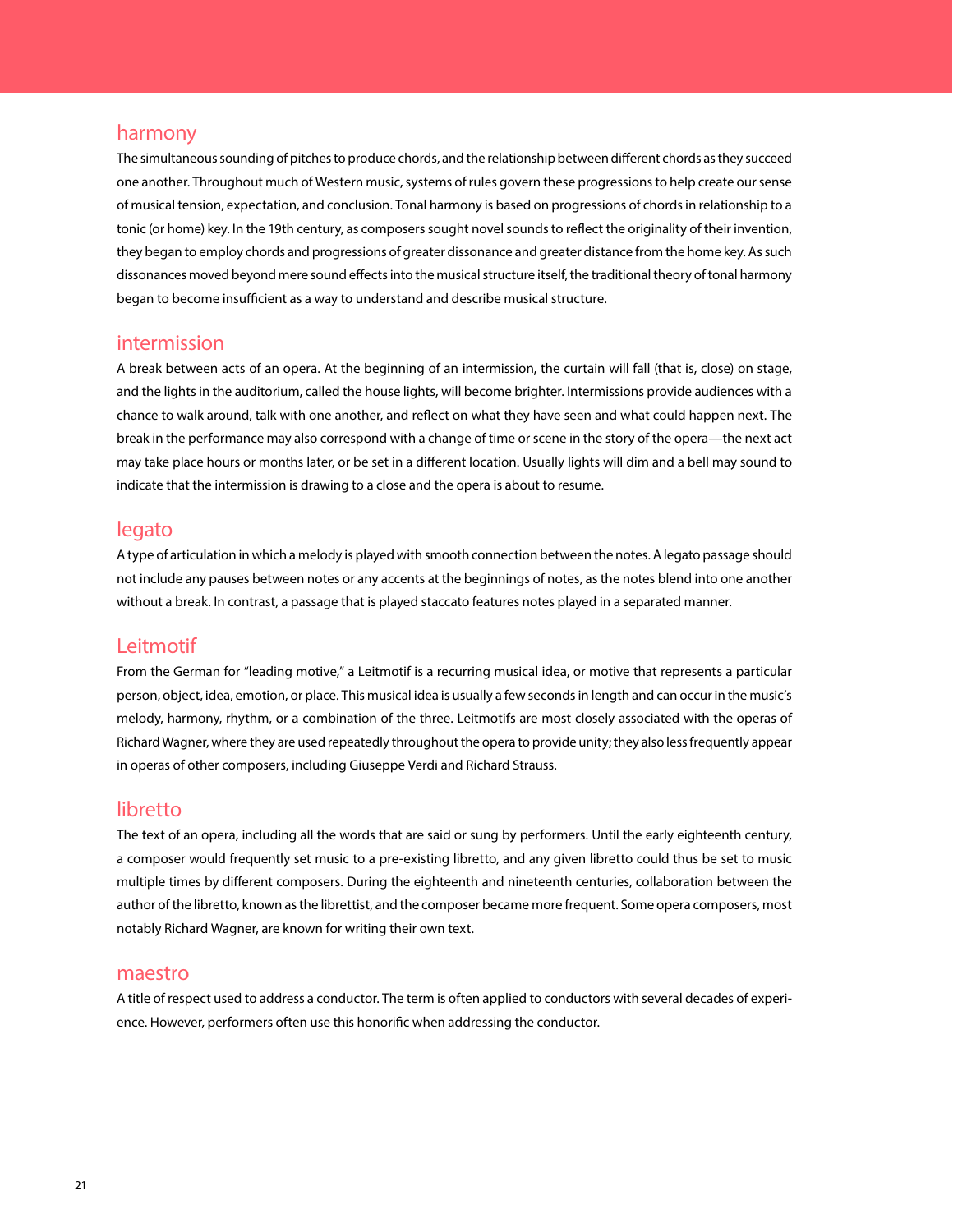### melody

A succession of pitches that form an understandable unit. The melody of a piece consists of the tune that a listener can hum or sing. During arias, the singer will usually sing the main melody, though other instruments may play parts of the melody. Sometimes, such as during ensembles, multiple melodies can occur simultaneously.

#### mezzo-soprano

A female voice with a range between that of a contralto and soprano. A mezzo-soprano's voice is slightly deeper than that of a soprano, so mezzo-sopranos are often cast in supporting roles as older women, including nurses, confidantes, or maids.

#### opera buffa

A term applied to Italian comic operas from the mid-eighteenth through mid-nineteenth centuries. The plot of an opera buffa often features scenes and characters from everyday life and addresses a light or sentimental subject, concluding with a happy ending.

#### opera seria

An eighteenth- or nineteenth-century Italian opera employing a noble and serious style. The plot of an opera seria often upholds morality by presenting conflicting emotions such as love versus duty, or by modeling enlightened rulers.

#### operetta

Featuring spoken dialogue, songs, and dances, an operetta is a short theatrical piece. Shorter in duration than operas, operettas typically feature a light subject matter, incorporate melodies composed in a popular style, and feature spoken dialogue. Most popular from the mid-nineteenth century to the early twentieth century, the genre is the precursor of the American musical.

#### ornamentation

An embellishment to the melody, rhythm, or harmony of music, intended to make a melody more expressive or ornate. Ornamentation can be either indicated through symbols written into the music or improvised by the performer.

#### overture

An instrumental piece that occurs before the first act as an introduction to an opera. After the conductor enters the orchestra pit and takes a bow, the music for the overture begins. Most overtures are a few minutes in duration, and set the mood for the opera—even featuring musical themes that will occur later in the opera.

#### piano

Abbreviated p in a musical score, piano indicates a soft dynamic level. Musicians may achieve a piano sound by using less bow, less air, or less force. In opera, soft music will often correspond with emotions of sadness or moments in the plot when a character is reflecting on a course of action or emotional state. Pianissimo is "very soft," and can be so quiet that an audience may need to listen carefully in order to discern its melody and harmony.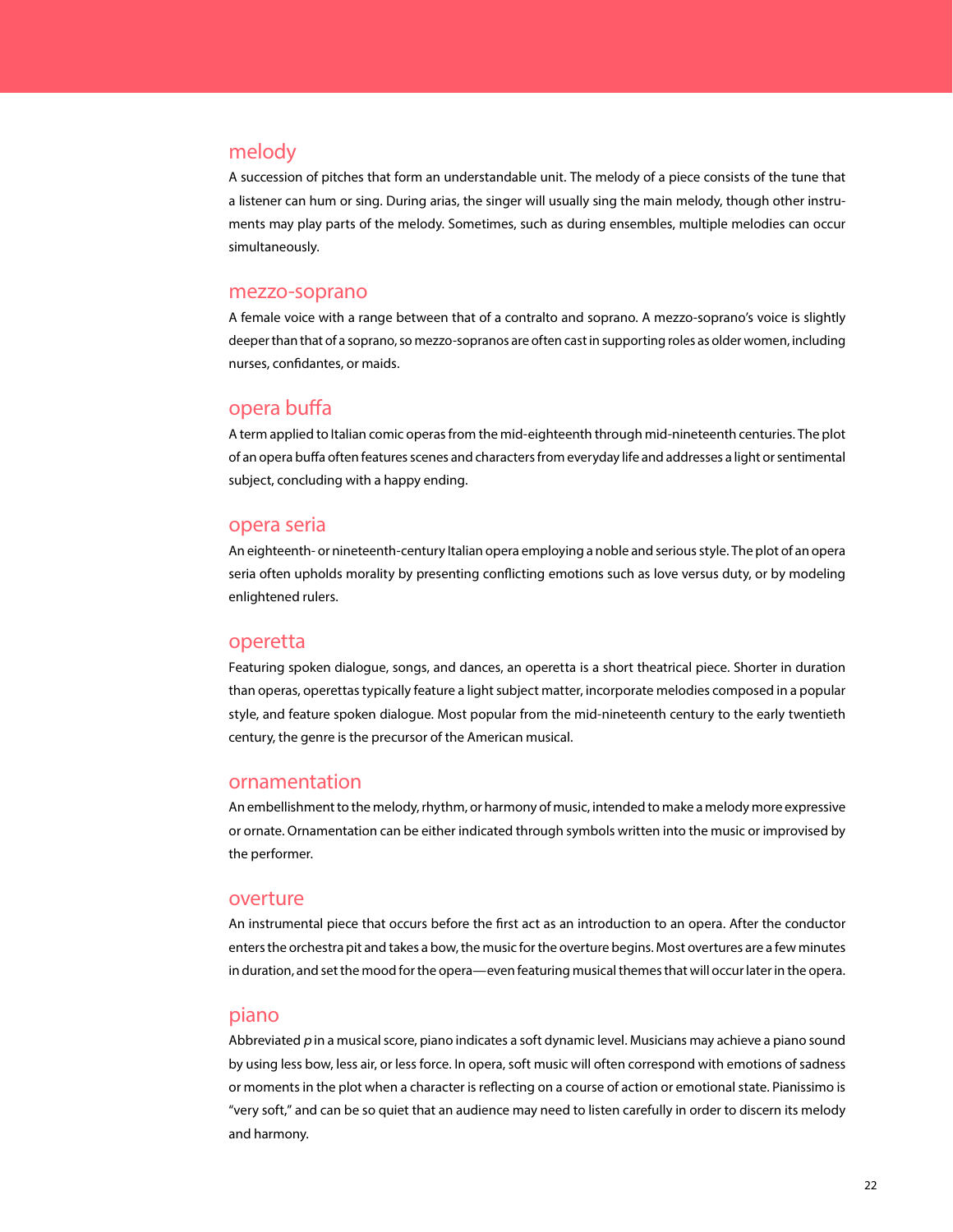#### pitch

The quality of a musical sound corresponding to its perceived highness or lowness. Scientifically, pitch can be measured as the number of vibrations (or repetitions) of a sound wave per second, which is called its frequency. A sound with a low frequency, like a bass drum, will sound low and have a low pitch, while a sound with a high frequency, like a siren, will sound high.

#### prima donna

Meaning "first lady" in Italian, the prima donna is the leading female role in an opera. The term may apply to the role or to the singer herself, who usually sings in the soprano register and is the star of the show. Since the nineteenth century, the term has also been applied to a singer of any gender with a self-centered and demanding personality.

#### recitative

A type of vocal writing between speech and song that imitates the accents and inflections of natural speech. Composers often employ recitative for passages of text that involve quick dialogue and the advancement of plot, since the style allows singers to move rapidly through a large amount of text. Recitative may be accompanied either by keyboard or by the whole orchestra.

#### rhythm

Rhythm refers to the way music unfolds over time; it is a series of durations in a range from long to short. Along with pitch, it is a basic and indispensable parameter of music. Rhythm is perceived in relation to an underlying beat and within the context of a meter. Western musical notation indicates to the performer the exact duration of each note or rest.

#### Romantic

A period of music history lasting from approximately 1830 to 1900. Beginning in literature and later adopted by composers, romanticism reflected a newfound focus on individuality, nature, and emotional extremes. Music from the Romantic period often explores music's redemptive power, focusing on the sublimity of nature, love, and the mysterious. Composers began to experiment with shortening and lengthening the standard forms and durations of musical works, and also added more expressive harmonies to convey the originality of their musical vision.

#### score

The complete musical notation for a piece, the score includes notated lines for all of the different instrumental and vocal parts that unite to constitute a musical composition. In an opera orchestra, the conductor follows the score during rehearsals and performances, while each performer follows his or her individual part.

#### **Singspiel**

Literally "sung play," a Singspiel is an opera with spoken dialogue. Singspiels are typically in German and are from the Classical or early Romantic eras. The plot of a Singspiel is usually comic in nature, and its music may include songs, choruses, and instrumental numbers that are separated by spoken dialogue.

#### solo

A piece, musical passage, or line for a lone singer or other performer, with or without instrumental accompaniment. The most common type of solo in opera is the aria, which is composed for a single voice with orchestral accompaniment.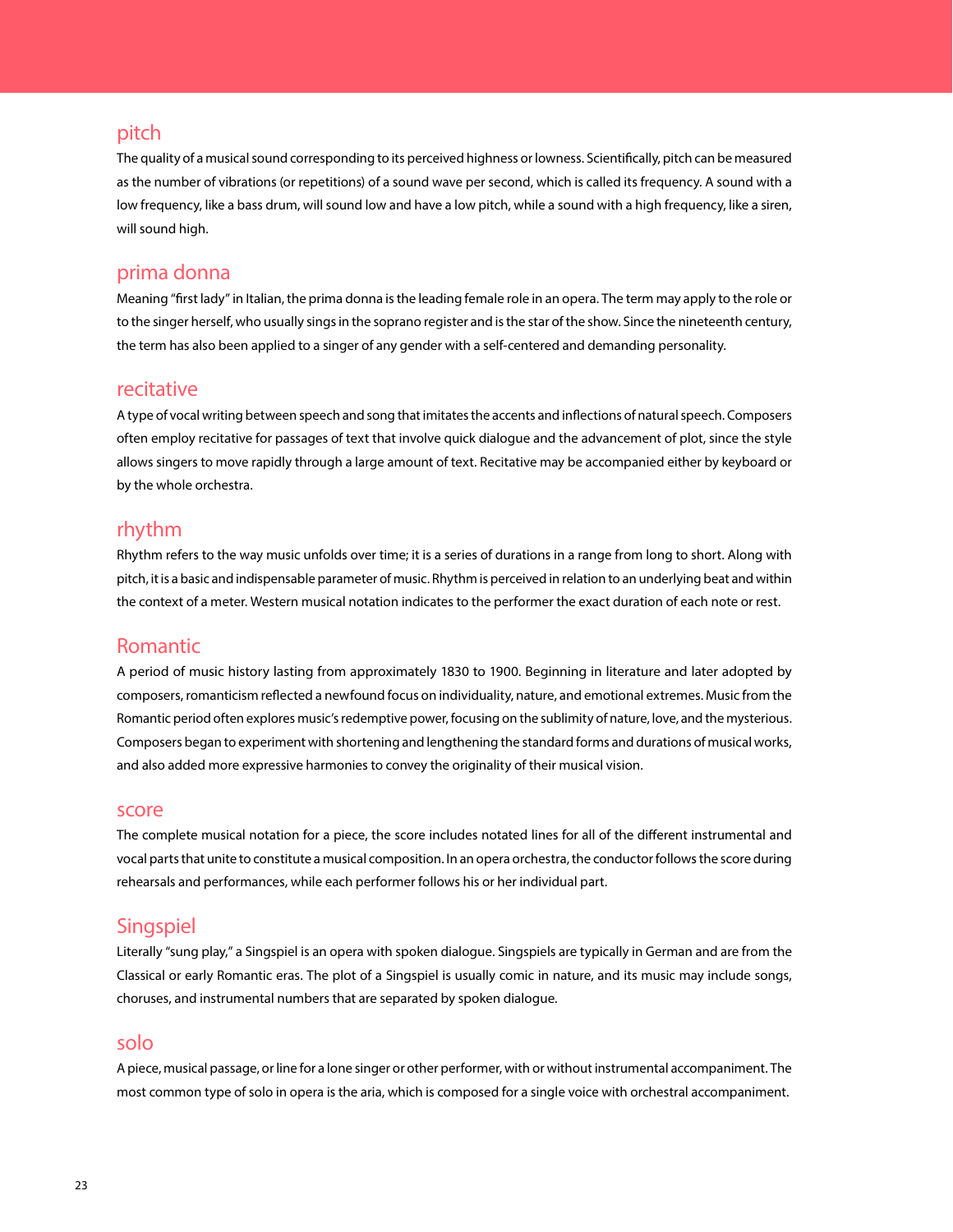#### soprano

The highest singing range for the female voice. Roles composed for soprano singers are typically among the leading roles in the opera and require soprano singers to show off their virtuosic flexibility and range.

#### tempo

Literally "time" in Italian, tempo refers to the speed of a piece of music. Tempo is indicated in a score by a variety of conventional (often Italian) words—such as allegro, adagio, vivace, moderato, grave, and many more—that not only provide direction on the composer's desired rate of speed, but also carry associations of gesture and character. For instance, vivace indicates not only a brisk speed but also a lively spirit. Additional tempo markings may indicate when a composer asks for a section of music to be sped up (such as "accelerando") or slowed down (such as "rallentando").

#### tenor

The highest natural male vocal range. By the nineteenth century, the tenor had become the most common vocal range for male leading roles in operas. Tenor roles often feature high-pitched notes for male voice in order to showcase the singer's range and power. A related voice type is the countertenor, with a range above that of a tenor and similar to that of a contralto.

#### theme/motive

Themes are the melodic ideas that are musical building blocks for a piece. A theme is often recognizable as a distinct tune and may reappear in its original form or in altered form throughout the piece. A motif (or motive) is a brief musical idea that recurs throughout a musical work. Motives can be based on a melodic, rhythmic, or harmonic component, and their repetition makes them recognizable to the listener. In opera, musical motives are often symbolically associated with specific characters or dramatic ideas.

#### timbre

Pronounced TAM-bruh, a French word that means "sound color." It refers to the complex combination of characteristics that give each instrument or voice its unique sound. Just as we can recognize each other by the differences in our speaking voices, operatic singing voices are distinguishable by their unique timbres. Listeners can also identify orchestral instruments by their timbre without being able to see them. The creative combination of different instrumental timbres is one of the artistic aspects of orchestration.

#### trill

A rapid alternation between two pitches that are adjacent to one another. Trills are a type of ornamentation, serving to embellish the melodic line, and appear regularly within coloratura passages. Trills also may appear near the end of a piece in order to prolong the musical tension before the music concludes.

#### verismo

A movement in Italian theater and opera in the late 19th century that embraced realism and explored areas of society previously ignored on the stage: the poor, the lower-class, and the criminal. Its characters are driven by passion to defy reason, morality, and the law. In order to reflect these emotional extremes, composers of verismo opera developed a musical style that communicates raw and unfiltered passions. Musically, verismo operas react against the forced ornamentation of the bel canto style and instead emphasize a more natural setting of the text to music. Before its exploration on the operatic stage, the verismo aesthetic first developed within the realm of literature.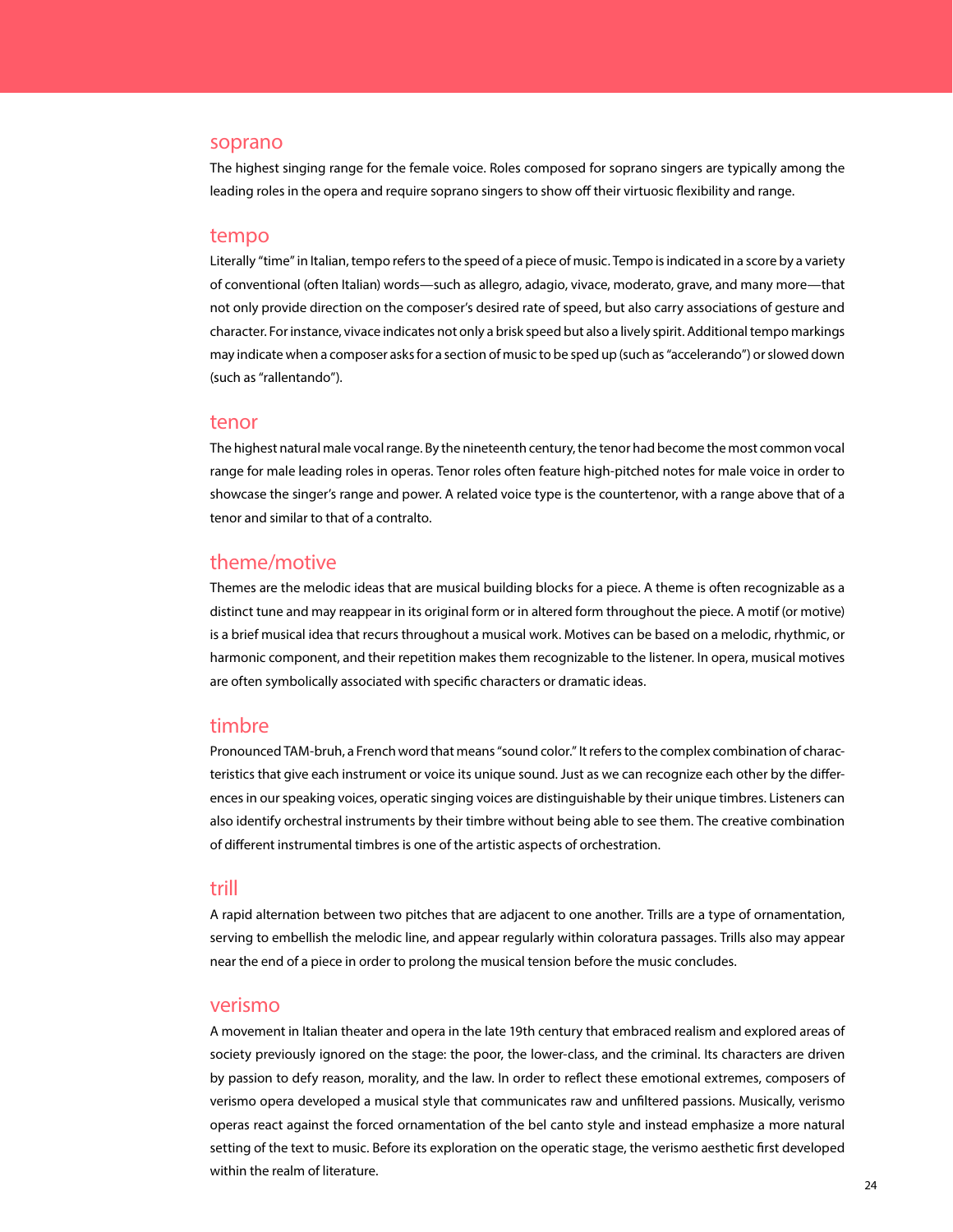### March 26, 2019 Conducted by Lothar Koenigs Reviewed by

| <b>THE STARS:</b>                       |                     | <b>STAR POWER</b>   |                           |
|-----------------------------------------|---------------------|---------------------|---------------------------|
| Matthew Polenzani as Tito               | *****               |                     |                           |
| Joyce DiDonato as Sesto                 | *****               |                     |                           |
| Elza van den Heever as Vitellia         |                     |                     |                           |
| Emily D'Angelo as Annio                 | *****               |                     |                           |
| Ying Fang as Servilia                   | *****               |                     |                           |
| Christian Van Horn as Publio            | *****               |                     |                           |
| THE SHOW, SCENE BY SCENE                | <b>ACTION</b>       | <b>MUSIC</b>        | <b>SET DESIGN/STAGING</b> |
| Vitellia enlists Sesto in her plot      |                     |                     |                           |
| My opinion of this scene:               | $1 - 2 - 3 - 4 - 5$ | $1 - 2 - 3 - 4 - 5$ | $1 - 2 - 3 - 4 - 5$       |
| Annio and Sesto affirm their friendship |                     |                     |                           |
| My opinion of this scene:               | $1 - 2 - 3 - 4 - 5$ | $1 - 2 - 3 - 4 - 5$ | $1 - 2 - 3 - 4 - 5$       |
| Tito plans to marry Servilia            |                     |                     |                           |
| My opinion of this scene:               | $1 - 2 - 3 - 4 - 5$ | $1 - 2 - 3 - 4 - 5$ | $1 - 2 - 3 - 4 - 5$       |
| Servilia's confession                   |                     |                     |                           |
| My opinion of this scene:               | $1 - 2 - 3 - 4 - 5$ | $1 - 2 - 3 - 4 - 5$ | $1 - 2 - 3 - 4 - 5$       |
| Vitellia extracts a painful promise     |                     |                     |                           |
| My opinion of this scene:               | $1 - 2 - 3 - 4 - 5$ | $1 - 2 - 3 - 4 - 5$ | $1 - 2 - 3 - 4 - 5$       |
| But realizes her mistake too late       |                     |                     |                           |
| My opinion of this scene:               | $1 - 2 - 3 - 4 - 5$ | $1 - 2 - 3 - 4 - 5$ | $1 - 2 - 3 - 4 - 5$       |